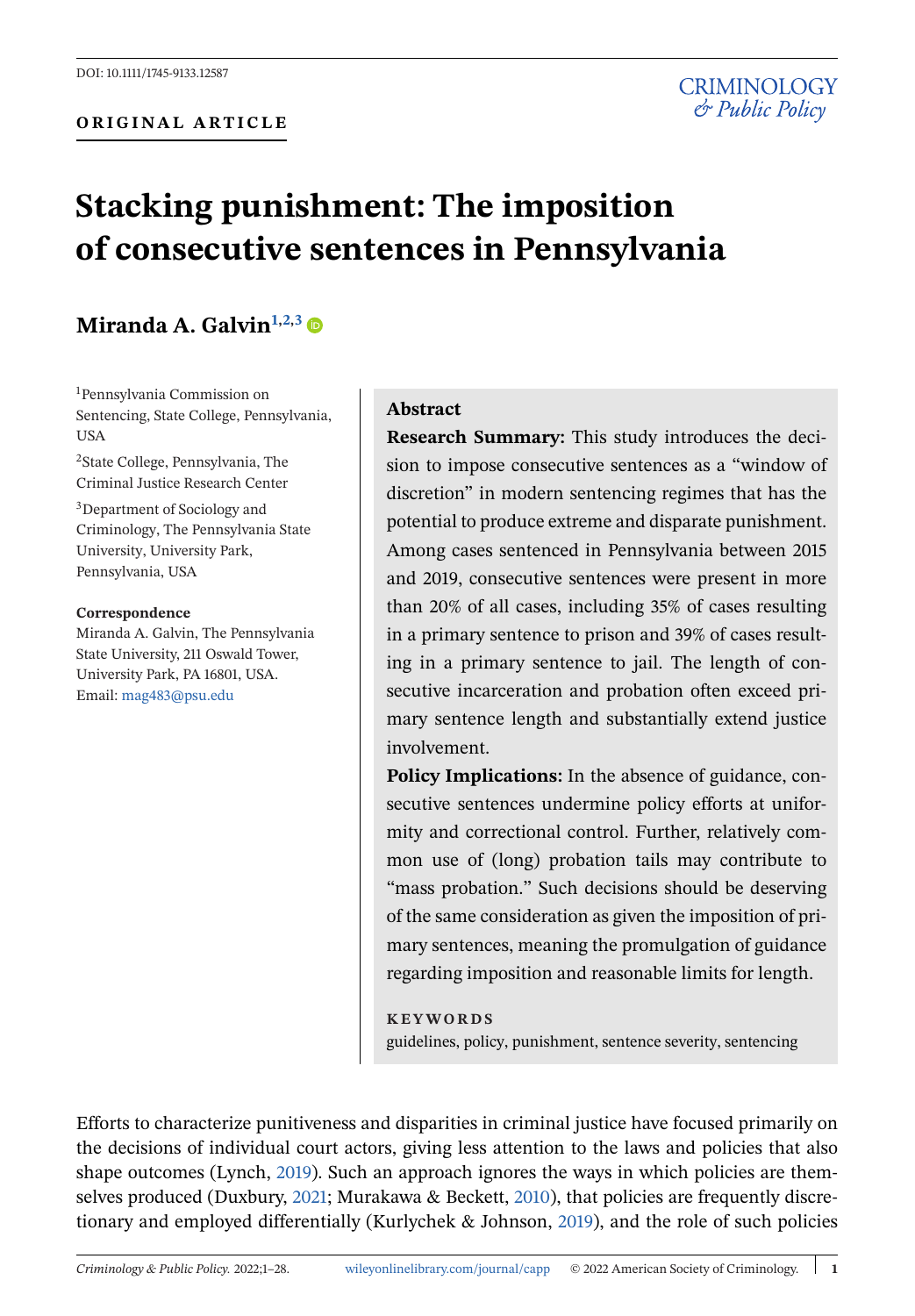in expanding punishment in substantial ways. To date, research has identified several policies and practices that can indirectly—but also, dramatically—alter sentencing outcomes for defendants, including mandatory minimum sentences (Lynch, [2016;](#page-25-0) Schlesinger, [2011;](#page-26-0) Ulmer et al., [2007\)](#page-26-0), departures from the guidelines (Kramer & Ulmer, [1996\)](#page-24-0), pretrial detention (Dobbie et al., [2018;](#page-23-0) Heaton et al., [2017;](#page-24-0) Kutateladze et al., [2014;](#page-24-0) Martinez et al., [2020;](#page-25-0) Metcalfe & Chiricos, [2018;](#page-25-0) Schlesinger, [2007;](#page-26-0) Stevenson, [2018\)](#page-26-0), and pleading guilty versus going to trial (Yan & Bushway, [2018\)](#page-27-0). Yet, little attention has been given to a practice that is both highly discretionary and has a direct impact on punishment—the imposition of stacked (consecutive) sentences. In many jurisdictions—even those with sentencing guidelines—the decision as to whether multiple sentences should be served consecutively versus concurrently is entirely unstructured (Frase, [2015\)](#page-24-0). As a result, the discretionary decision to impose multiple, consecutive, sentences become an important "legal" mechanism through which punishment can be (substantially) enhanced with little oversight.

Stacked sentencing is, simply, the imposition of multiple punishments in a single case that are required to be served consecutively. Administratively, then, consecutive sentencing results in the imposition of two distinct sentences, both of which much be satisfied before the individual is free of the criminal justice system. While the issue of consecutive sentencing is largely thought to affect only cases with multiple offenses of conviction, that is not always (or even most often) accurate. Broadly, stacked sentencing takes one of two possible forms (and only rarely, both). First, sentences may include multiple terms of similar punishments to be served consecutively—for example, two terms of incarceration or two terms of probation. That is to say, the sentences are "appended" with the intent of increasing total punishment. Appended sentences—as referenced in this study—are most often employed when the defendant is sentenced for multiple offenses or when the primary sentence is to an intermediate sanction (such as a treatment program or electronic monitoring). The second form of consecutive sentencing consists of a consecutive term of *probation* following successful completion of a primary sanction, that is, a "probation tail" (see Silbert, [2012;](#page-26-0) Wexler & Jones, [2017\)](#page-27-0).

While the combination of probation after incarceration has also sometimes been referred to as "split sentencing" (Bureau of Justice Statistics, [1985;](#page-23-0) Menefee et al., [2021;](#page-25-0) Talarico & Myers, [1987\)](#page-26-0), that term is avoided here for several reasons. First, "split sentencing" has most often *specifically* referred to an abbreviated jail term in exchange for a term of probation (Talarico & Myers, [1987,](#page-26-0) p. 613), though it will be demonstrated that probation may be imposed consecutive to any primary sanction (not only jail, and including prison<sup>1</sup>) and does not necessarily result in a shorter incarceration term relative to those not receiving probation (Bureau of Justice Statistics, [1985\)](#page-23-0).<sup>[2](#page-21-0)</sup> Relatedly, consecutive probation in state courts most closely parallels the imposition of Federal Supervised Release after incarceration (Scott-Hayward, [2013\)](#page-26-0), rather than the "split sentencing" program (Semisch, [2015\)](#page-26-0).<sup>3</sup> Finally, purely functionally, the imposition of a consecutive probation term is in fact the imposition of a second sentence, even for a single offense. Consequently, these sentences remain in effect even if the individual's primary sentences are extended for a violation beyond the original aggregate length, exposing them to additional justice supervision.

Stacked punishments have rarely been studied but may dramatically increase punishment through extended incarceration or surveillance in the community. In Pennsylvania, the imposition of a consecutive sentence also has consequences beyond punishment for the current offense; lesser offenses for which a consecutive sentence of supervision or confinement is imposed are included in the calculation of a defendant's prior record score for future convictions, though not if sentenced concurrently[.4](#page-21-0) For example, if an individual was previously convicted of assault and also of possession of a controlled substance in the same proceeding, the less serious possession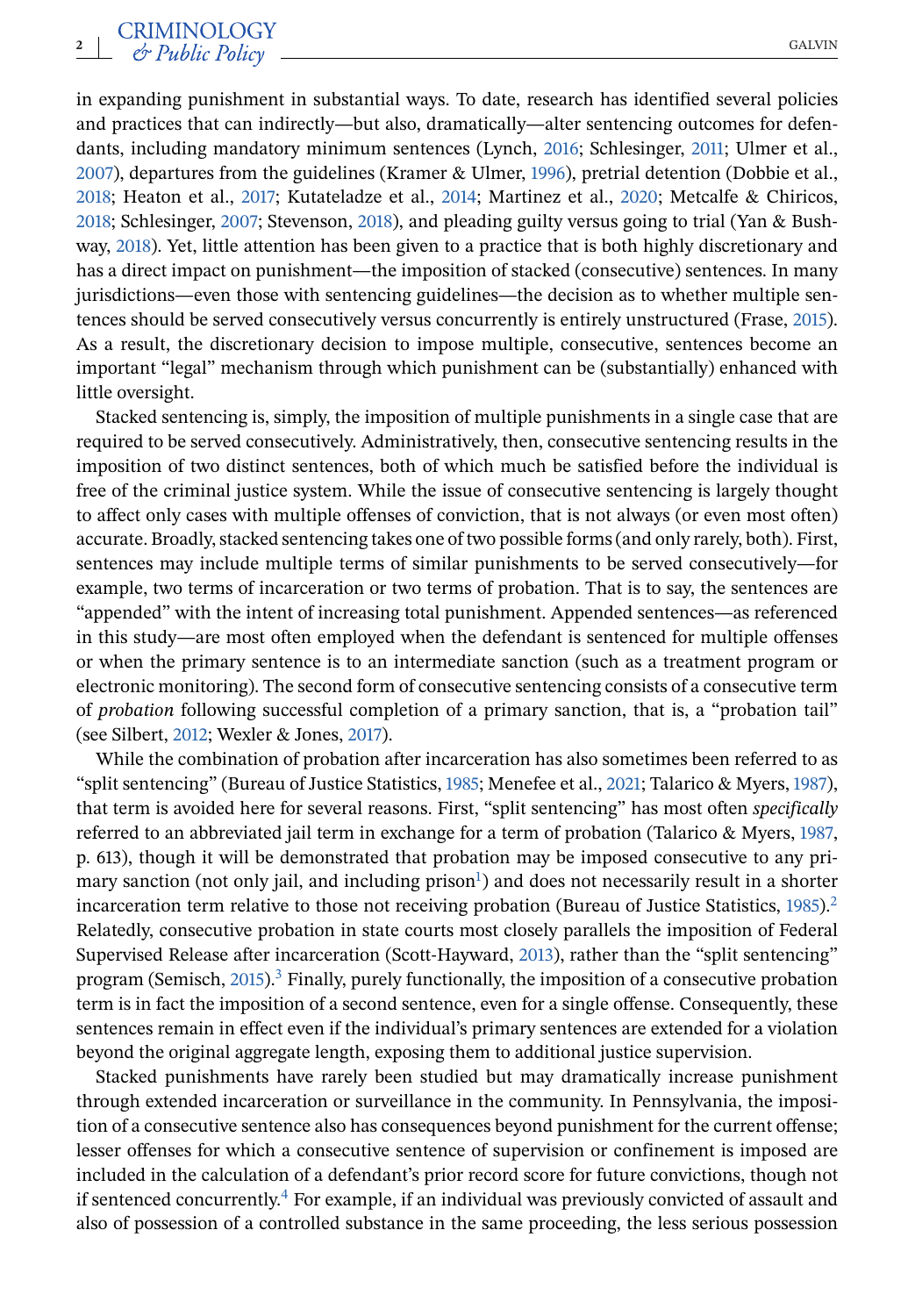charge counts against the defendant in the calculation of the prior record score *if and only if* the possession sentence was ordered to be served consecutively to the assault sentence. In such a guidelines regime, punishment is served not once but many times over for those who are repeatedly involved with the criminal justice system.

This study begins by discussing the ways in which stacked sentences have—and have not been included as focal outcomes in prior research on criminal sentencing. Next, I discuss the established guidance on consecutive sentences in the broader landscape of sentencing guidelines and the penological value of these sentences. Finally, I explore patterns of consecutive sentencing using data on individuals sentenced in Pennsylvania from 2015 to 2019 from the Pennsylvania Commission on Sentencing, focusing on (a) the relative frequency of different forms of stacked sentences, (b) the consequences of these sentences for punishment severity and length, and (c) the circumstances in which they are most likely to be applied. As will be demonstrated, stacked sentences are imposed with relative frequency, especially for persons who already receive the most severe form of criminal punishment (i.e., incarceration). The consequences are substantial, introducing wide windows for disparity, broadening the reach of the correctional system, and potentially undermining efforts at correctional population control.

#### **1 SENTENCING STUDIES AND CONSECUTIVE PUNISHMENT**

There has been little attention to the imposition of stacked sanctions, whether as an outcome or predictor. The most comprehensive treatment of the imposition of consecutive sentences is nearly 40 years old (Bureau of Justice Statistics,[1985\)](#page-23-0). With the exception of a handful of studies in the decades, stacked sentences are either systematically excluded or included without acknowledgement or statistical control in what Omori and Petersen [\(2020\)](#page-25-0) call the "modal" sentencing study. Inclusion of appended (consecutive) incarceration in studies of incarceration length varies by study and data source. For example, studies using state-level data often limit samples (and the length variable) to the most serious offense. This practice describes several seminal studies using the Pennsylvania Commission on Sentencing data, including Johnson [\(2005,](#page-24-0) p. 773, [2006,](#page-24-0) p. 272), Steffensmeier et al. [\(1998,](#page-26-0) p. 774), and Ulmer et al. [\(2016,](#page-26-0) p. 648; [2004,](#page-26-0) p. 147). Others, such as Bushway and Piehl [\(2001\)](#page-23-0), restrict themselves to single offense cases (2001, p. 751). In adopting such approaches, we underestimate the severity of total punishment, and even total incarceration. Further, our conclusions might be biased to the extent that race or other factors are correlated with the receipt and length of consecutive punishments.

Federal data present a different problem: punishment variables in the data published by the United States Sentencing Commission are total sentences, across offenses, that include but do not identify consecutive versus concurrent sentences. Yet, suggested control variables reflect the most serious guideline of conviction (Reedt et al., [2013\)](#page-25-0). As a result, models may not appropriately account for differences in the number and severity of secondary offenses, possibly producing biased coefficients. For example, if the characteristics of those secondary offenses vary substantially between White and Black defendants, our estimates of disparity will reflect these differences even after accounting for differences in primary guideline factors and "multiple convictions."<sup>[5](#page-21-0)</sup> In many other studies, multiple charge defendants are not discussed, and it not possible to determine whether analyses are for the most serious sentence, the total sanction, or all convicted offenses (e.g., Britt, [2000;](#page-23-0) Engen et al., [2003\)](#page-23-0). The net result is an imperfect measurement of punishment and of the factors responsible for its production.

Of those studies that have addressed the issue of stacked (consecutive) punishments, the greatest attention has been paid to the imposition of probation following incarceration, almost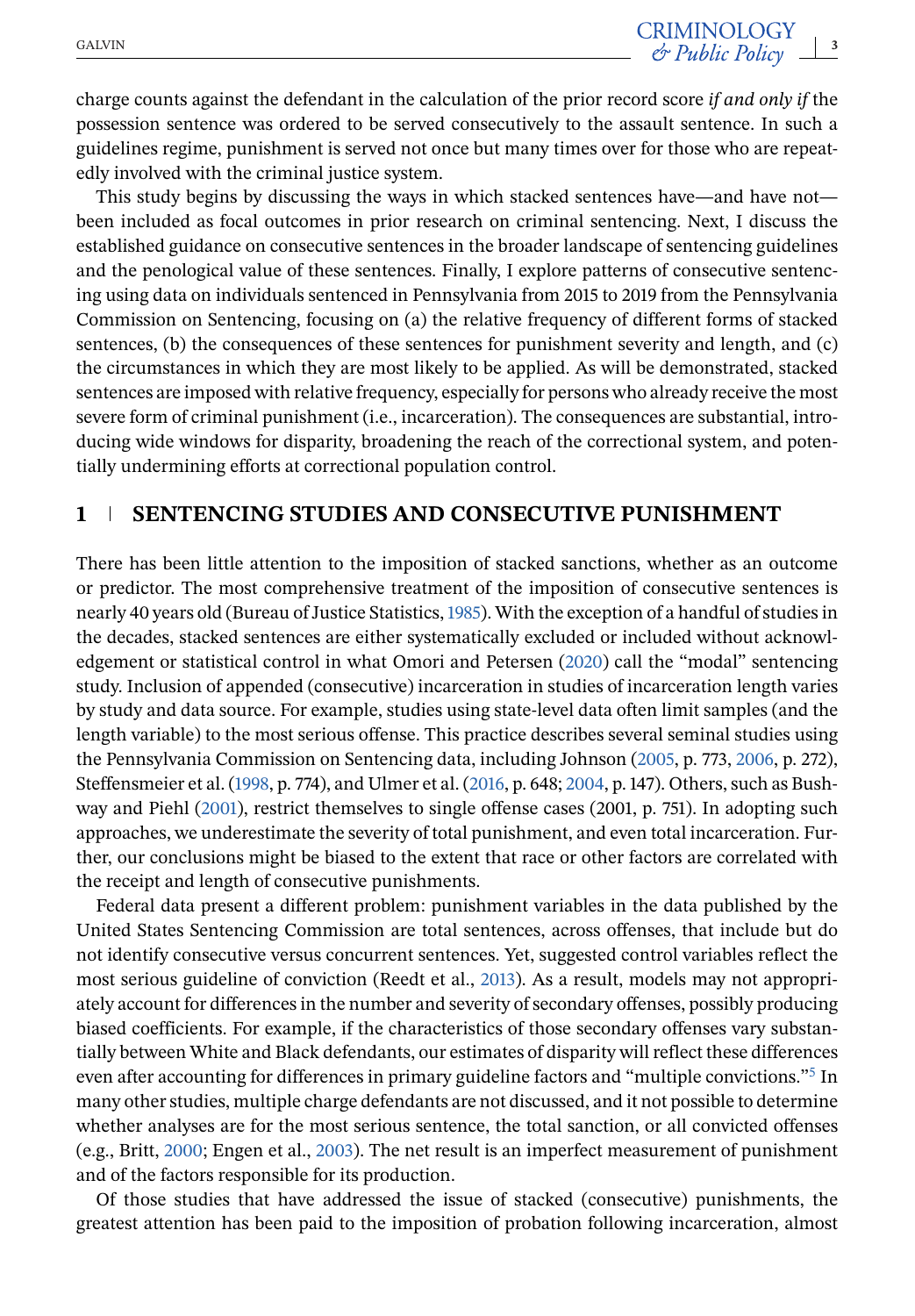always called "split sentencing" though its form and purpose vary substantially across the studies (see note 2). In a BJS study of 18 jurisdictions across the country, almost 20% of all felony defendants received a sentence of probation after jail (i.e., a probation tail), ranging from 0% to 50% across jurisdiction. Among those sentenced to jail, an average of 68% also received a sentence of (consecutive) probation, though two counties reported no jail sentences*without* consecutive terms of probation (Bureau of Justice Statistics, [1985\)](#page-23-0). Talarico and Myers [\(1987\)](#page-26-0) provided the first multivariate study of probation following incarceration. They noted that while split prison-probation sentences were intended to create a release valve for burgeoning prison populations, their creation also gave court actors an additional sanctioning lever by which to maintain control over certain groups (1987, p. 612). They found that White defendants were more likely to receive split sentences compared to Black defendants, and their total sentences were generally longer. This suggests, first, that judges may view Black defendants as a greater risk to the community and thus may be more reluctant to offer a sentence involving community supervision for these defendants. Second, it is likely that judges do not offer a 1:1 exchange of prison:probation months in determining the length of probation tails (Moore et al., [2008\)](#page-25-0). As a result, total time under criminal justice supervision becomes longer as the use of probation tails increases. As noted previously, however, this "exchange" principle does not seem to describe the current sentencing practice of consecutive probation following incarceration in Pennsylvania, meaning that these findings might reflect specific policy use in an effort to control populations.

"Split-sentencing" is also the focus of a handful of recent articles using data from Washington, Michigan, and Florida. Engen et al. [\(2003\)](#page-23-0), Gainey et al. [\(2005\)](#page-24-0), and Lehmann and Gomez [\(2021\)](#page-24-0) study the imposition of split sentences, which they characterize as an alternative to (longer) incarceration and a potential avenue for racial disparity in punishment. As with Talarico and Myers [\(1987\)](#page-26-0) and the use of "split sentences" in the federal system, each of these samples consists of individuals sentenced to *prison*, rather than jail. Further, in both Washington<sup>6</sup> and Florida studies, split sentences are described as consequences for a single offense and a potential safety valve for managing prison populations. The most recent study by Menefee et al. [\(2021\)](#page-25-0) focused not on the *imposition* of split sentences but rather on their consequences for employment using data from Michigan.<sup>7</sup> Specifically, the authors considered how jail followed by probation affected employment outcomes relative to individuals sentenced only to probation. They found that those sentenced to jail prior to probation experienced more technical violations of supervision and more labor market interruptions than those sentenced only to probation. It is not immediately clear the extent to which "split sentences" in this sample mirror the function or form of the "split sentences" in the Washington and Florida samples. This is indeed the most substantial challenge to the use of "split sentencing" as a descriptor—it has been so used so widely and for such diverse purposes as to make its meaning unclear across districts.<sup>8</sup> Such an approach does not necessarily reflect additive nature of stacking incarceration and supervision and also has the (perhaps unintended) consequence of excluding those who experience supervision following incarceration as a result of a sentence for a lesser offense of conviction.

Even less attention has been paid to the imposition of consecutive versus concurrent sentences for convictions with multiple offenses (either in the form of appended incarceration or a probation tail). The 1985 BJS study reported that appended incarceration sentences substantially increased total sentence length; consecutive incarceration sentences were 112% longer than those with multiple prison sentences served concurrently and 178% longer than the average sentence length for all cases (Bureau of Justice Statistics,  $1985$ ).<sup>9</sup> The total sentence length for those sentenced to consecutive jail-probation sentences was more than 400% longer than those receiving straight jail.<sup>10</sup> Additionally, Hebert [\(1997\)](#page-24-0) used an older version of the data from the United States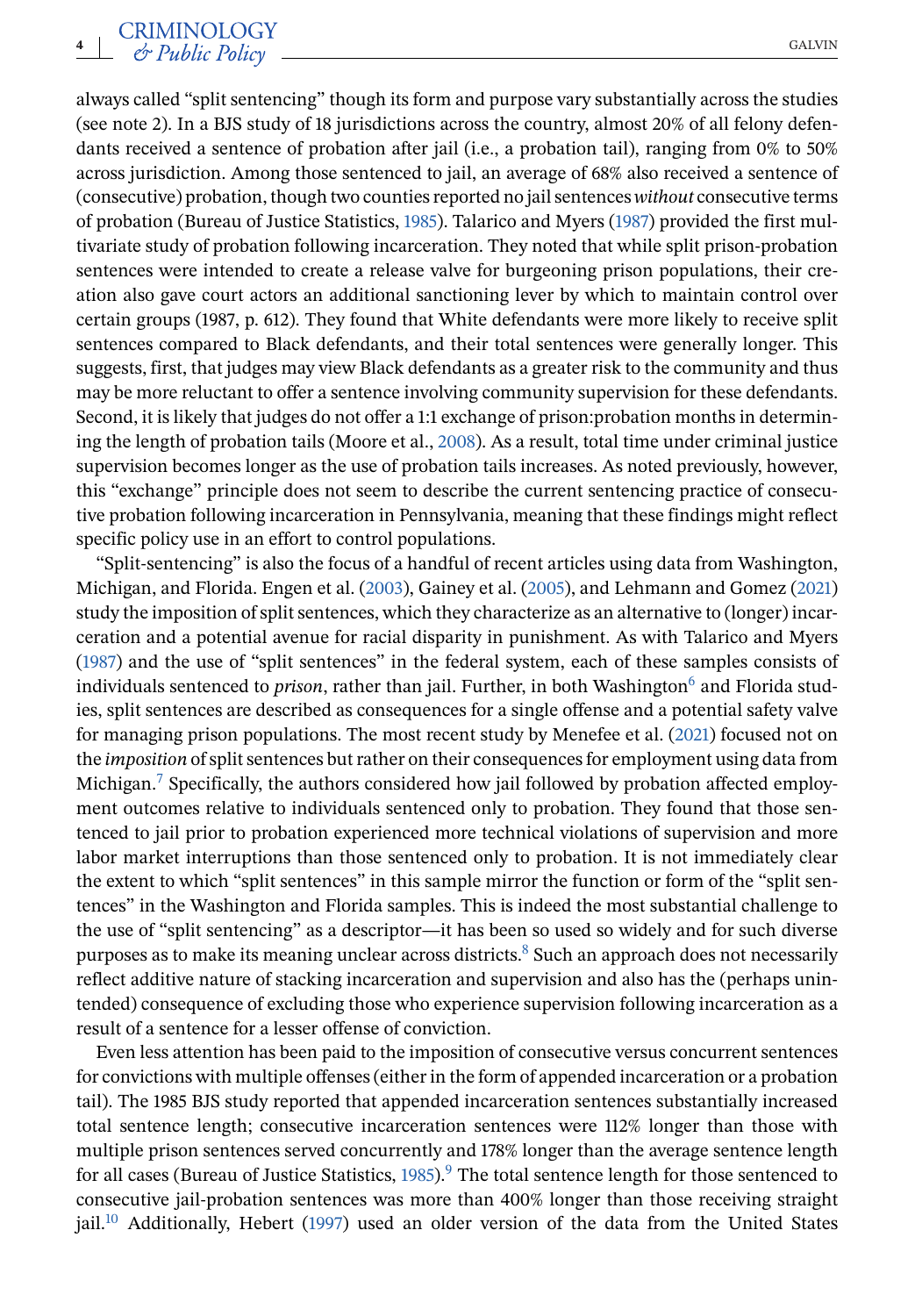Sentencing Commission and included two binary controls indicating the presence of a concurrent and/or consecutive incarceration sentence. Both were positively related to the predicted length of incarceration, increasing sentences by approximately 11 months each. This finding underlines the importance of the consecutive versus concurrent decision for incarceration; that is, it is not necessarily that lesser offenses sentenced concurrently are less serious than those sentenced consecutively. Rather, secondary sentences appear similar in all except whether they affect certain versus *potential* incarceration.

## **2 POLICY AND PENOLOGICAL VALUES**

The introduction of sentencing guidelines in many jurisdictions during the late 20th century marked a tonal shift in the stated purposes of criminal justice processing and punishment (Feeley & Simon, [1992;](#page-24-0) Garland, [2001;](#page-24-0) Savelsberg, [1992\)](#page-26-0). Guidelines, like other policies adopted during this time, purported to tamp down on individualization that had led to inequality and insufficiently severe sentences in service of (apparently) failed rehabilitative ideals (Feeley & Simon, [1992\)](#page-24-0). Such formal rationalization was to be accomplished by the adoption of a "gapless system of rules" that could achieve calculable equality with the removal of discretion and extralegal considerations (Savelsberg, [1992,](#page-26-0) p. 1350). However, as with most attempts to reform institutions, sentencing guidelines had to contend with the problem of path dependence—the institutional development of self-perpetuating mechanisms that undermine reform efforts (Pierson, [2000\)](#page-25-0). For example, Garland [\(2001\)](#page-24-0) argues that while social conditions were ripe for the jettisoning of welfarist programs and ideals in the late 20th century, many attempts at criminal justice reform (including the adoption of sentencing guidelines) were undermined from within through organizational momentum, such as the professionalization of justice system agents and adoption of prevention orientations. Institutions also resist reform intentionally in the way in which they interpret and react to policy in an effort to preserve the "law-before"—local historical legacies of organization, power, and practice—especially where policy is vague (Verma, [2015\)](#page-26-0). The relatively forgiving structure of sentencing guidelines reflects this negotiated resistance to reform: at first blush, sentencing guidelines appear to restrain judicial discretion, yet most guideline regimes leave ample space for the operationalization of the same substantive concerns that guided sentencing prior to sentencing reform (Savelsberg, [1992\)](#page-26-0).

Relatedly, several scholars argue that many sentencing guidelines offer judges "windows of discretion": protected structures within guidelines that permit, and even encourage, the consideration of nonlegal criteria (Cirillo, [1986;](#page-23-0) Engen et al., [2003\)](#page-23-0). While Engen et al. [\(2003\)](#page-23-0) use the term in reference to alternatives to incarceration, the decision to impose a consecutive versus concurrent sentence offers a similar haven for discretion under many guideline regimes, regardless of the number of offenses of conviction.<sup>11</sup> For example, judges in Arkansas, Delaware, Florida, Kansas, Maryland, Massachusetts, Michigan, North Carolina, Pennsylvania, Tennessee, Utah, and Virginia can impose consecutive or concurrent sentences with full discretion with limited exceptions (Frase,  $2015$ ).<sup>[12](#page-21-0)</sup> Judges in the federal system also have relatively broad discretionary power over consecutive and concurrent sentencing (18 U.S.C. § 3584). Only two jurisdictions with sentencing guidelines—Washington state and Minnesota—consider consecutive sentencing to be nonconforming,<sup>13</sup> even though the Model Penal Code recommends a presumption of concurrence in the case of multiple sentences. $14$  In Pennsylvania, consecutive sentences have become even more entrenched as windows for discretion over time: while the original Guidelines presumed concurrence, the 1997 Criminal Code was amended to read: "Whenever more than one sentence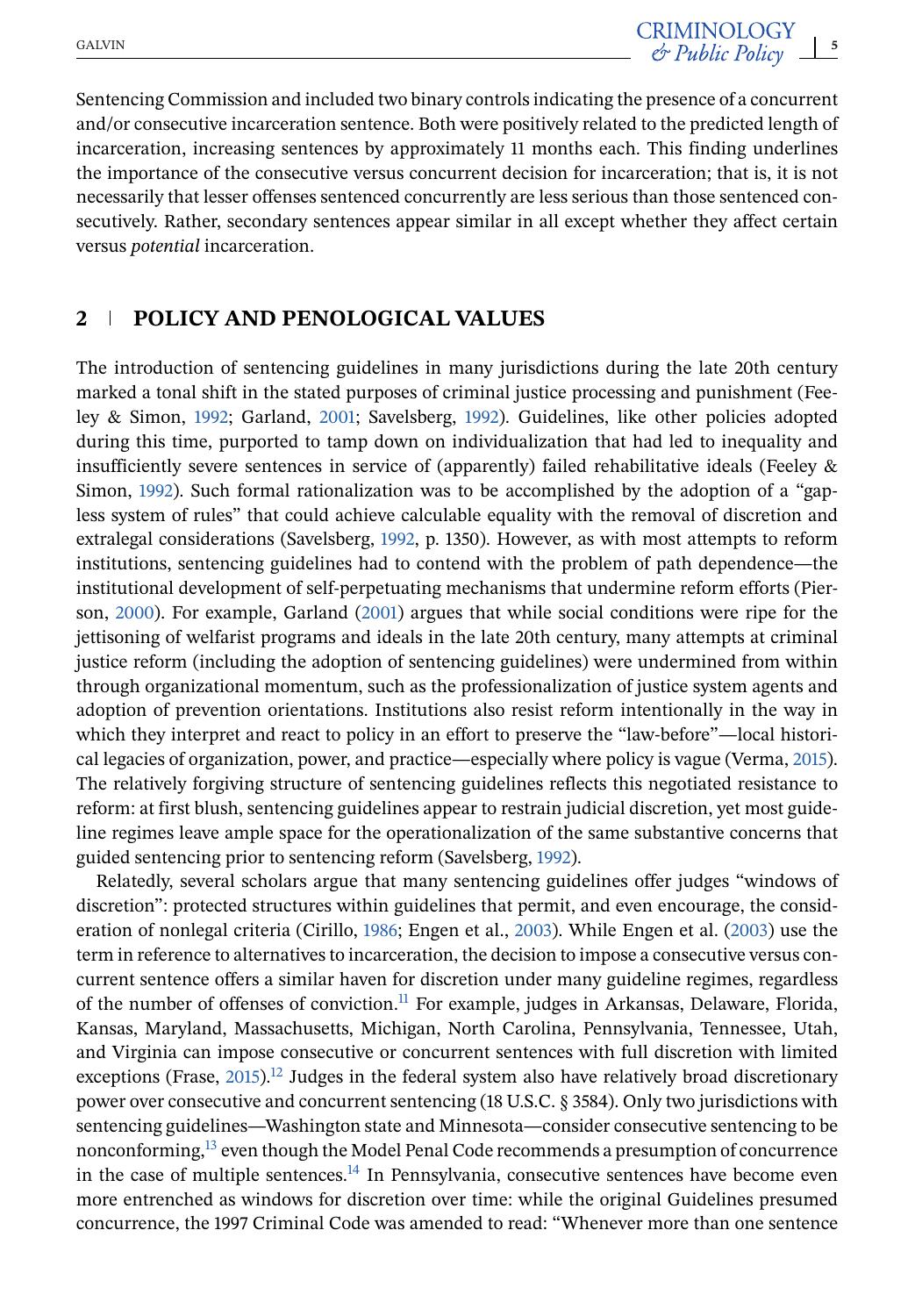is imposed at the same time on a defendant, or whenever a sentence is imposed on a defendant who is sentenced for another offense, *the judge shall state* whether the sentences shall run concurrently or consecutively" ("Title 234 - Rules of Criminal Procedure," [1996,](#page-26-0) p. 5694, emphasis added). The reported reasoning for the amendment was that "the length of sentence which a judge intends to impose on a defendant is a substantive matter governed by statute and case law, not a procedural matter to be governed by rule" ("Title 234 - Rules of Criminal Procedure," [1996,](#page-26-0) pp. 5694–5695). In doing so, the rule change asserted the irreplaceability of the judiciary ("not a procedural matter to be governed by rule") while also further preserving space for discretion.[15](#page-22-0)

The lack of policy surround the imposition of a consecutive sentence in many jurisdictions, then, may be understood as an important gap in guidelines that permits, and even encourages, the use of substantive factors in decision-making (Savelsberg,[1992\)](#page-26-0). Above and beyond traditional sentencing considerations, the decision to impose a consecutive rather than a concurrent sentence is aligned with two primary penological values—retribution/just deserts and risk management each of which manifests as a distinct form of consecutive sentence.

#### **2.1 Retribution for extraordinary crimes and just deserts**

Appended sentences, especially those of incarceration, are likely motivated by substantive concerns related to retribution and just deserts. Desires for retribution are tied to our perceptions of crime seriousness (Rossi et al., [1974\)](#page-25-0), which are a function of both the magnitude of the consequences (harmfulness) and moral wrongfulness of the behavior (Stylianou, [2003\)](#page-26-0). However, retributive (or deserts) justifications for punishment are already present in sentencing guidelines in the form of the offense severity (or gravity) axis. By extending punishment beyond this recommendation, consecutive sentences are especially punitive and can convey the "extraordinariness" of some offenses. This may be due to the nature of the offense (e.g., multiple offenses, vulnerable victims, moral repugnancy of the behavior), or to assessments made about the defendant (e.g., being a "super-predator"). The sentencing of Bernie Madoff is illustrative in this regard. On June 29, 2009, Madoff was sentenced to 11 consecutive sentences totaling 150 years of incarceration, despite an estimated life expectancy of less than 30 years from the date of sentencing. Judge Denny Chin, who sentenced Madoff, justified the sentence as follows:

But the symbolism is important, for at least three 3 reasons. First, retribution ... Here, the message must be sent that Mr. Madoff's crimes were extraordinarily evil, and that this kind of irresponsible manipulation of the system is not merely a bloodless financial crime that takes place just on paper, but that it is instead, as we have heard, one that takes a staggering human toll. (United States v. Madoff, Sentencing Transcript)

In other words, Judge Chin's justification for consecutive sentencing—as opposed to concurrent sentences that would have easily amounted to a life sentence given Madoff's advanced age was that the conduct was so extreme that it deserved punishment of the same variety, even if only symbolically. Perhaps the most well-known Pennsylvania case of consecutive sentencing was that of Jerry Sandusky, sentenced to a minimum of 30 years as a result of 45 counts.<sup>16</sup> In meting out the sentence, the judge in that case noted, "The crimes are not only what you did to their bodies, your crimes are also your assault to their psyches and to their souls and your assault to the sanctity and well-being of the larger community in which we all live" (Ward, [2012\)](#page-26-0).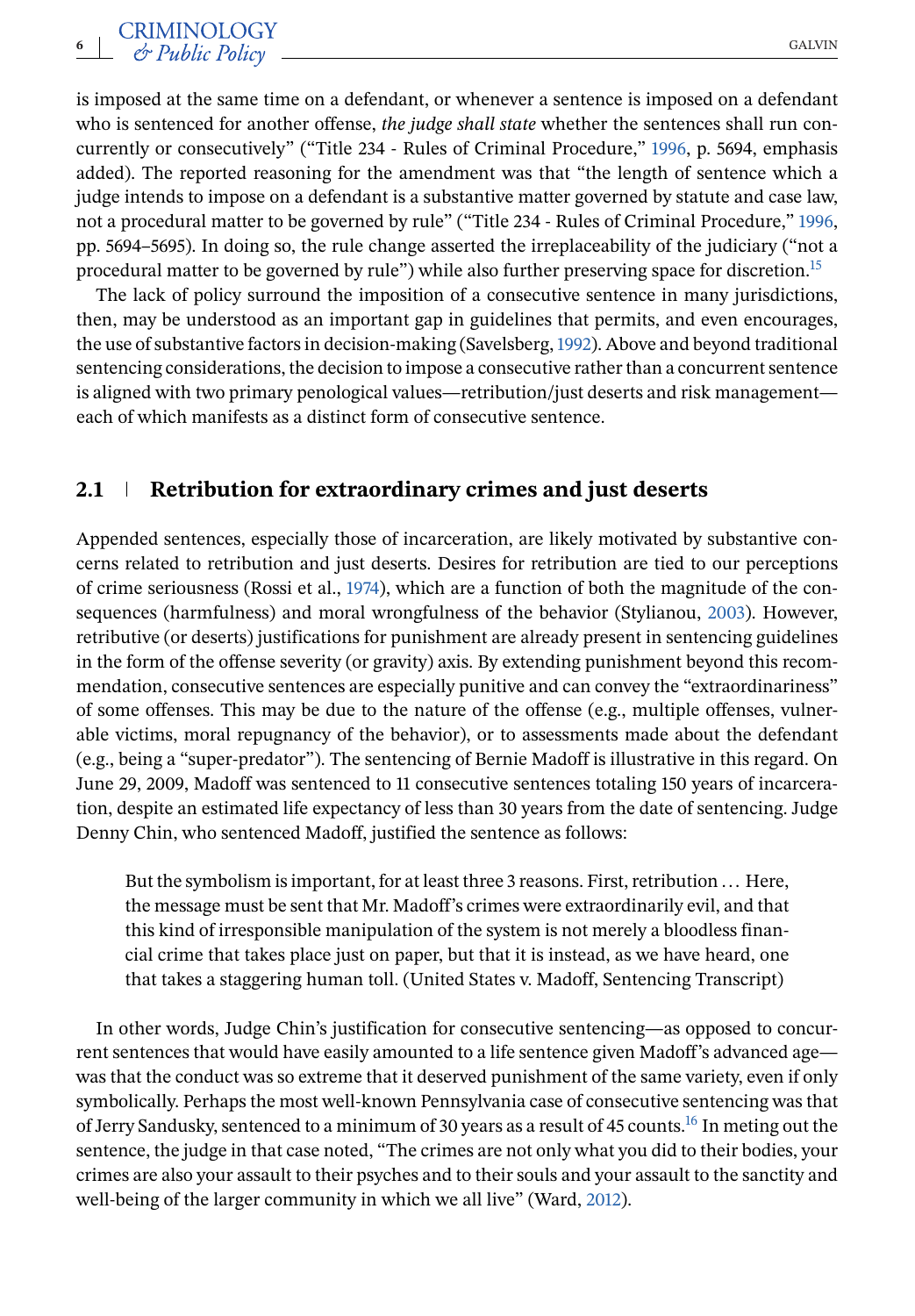However, in states that have sought to reduce prison populations through automatic or discretionary (i.e., parole) early release policies, consecutive incarceration sentences may also be employed as a pre-emptive countermeasure against downstream criminal justice reform even for "ordinary" offenses. For example, in Pennsylvania, most individuals who are incarcerated are eligible for parole once they have served their minimum sentence. If a case has multiple incarceration sentences that are to be served consecutively, this will lengthen the minimum sentence before the defendant is eligible to be paroled. Thus, the decision to impose a consecutive incarceration sentence may reflect an indirect policy lever through which judges can influence parole timing for individual defendants. In doing so, the consecutive sentence operates not only as a tool to increase sentence length but also to retain judicial control over punishment outcomes.

#### **2.2 Stacking sentences as risk management**

However, when consecutive sentences take the form of some incarceration (either in prison or jail) followed by a mandatory term of probation—regardless of whether the individual has served a term of parole after being released from incarceration—it may be less that the consecutive sentence is intended to increase the perceived severity of the punishment so much as the sentence extends the state's control over the individual after they have been released from incarceration. It is illustrative that in Pennsylvania terms of consecutive probation after incarceration are called "probation tails"—they are "tacked on," an appendage that continues after the primary body of punishment is completed.

Historically, probation was intended to serve rehabilitative purposes, a means of connecting defendants with services that might reduce their needs to commit crime (Winslow, [1968\)](#page-27-0). Yet, as the 20th century drew to a close, the criminal justice system underwent a dramatic shift in orientation, away from rehabilitation as a unifying penology and toward one focused on managing risk and securing public safety (Feeley & Simon, [1992;](#page-24-0) Garland, [2001\)](#page-24-0).<sup>17</sup> In addition, the growing correctional rolls both incarcerated and in the community (Phelps, [2013\)](#page-25-0) required an increasingly managerial system focused on tracking individuals as they moved through an increasingly larger and more complicated criminal justice system (Garland, [2001\)](#page-24-0). In this new era:

Rather than instruments of reintegrating offenders into the community, [communitybased sanctions] function as mechanisms to maintain control, often through frequent drug testing, over low-risk offenders for whom the more secure forms of custody are judged too expensive or unnecessary. (Feeley & Simon, [1992,](#page-24-0) p. 461)

This is further supported by one of the few studies on the imposition of probation conditions. Using data from Minnesota, Kimchi [\(2019\)](#page-24-0) found wide imposition of drug and alcohol testing, even when individuals were not convicted of drug-related offense. The same study also found that Black individuals—especially those who are young or convicted on drug violations are more likely to receive particularly restrictive conditions, consistent with the notion that judges may impose conditions based on perceived risk of future behavior. Similarly, Lehmann and Gomez [\(2021\)](#page-24-0) found that judges in Florida were more likely to impose probation after incarceration for individuals convicted of violent offenses, relative to the odds of a prison sentence without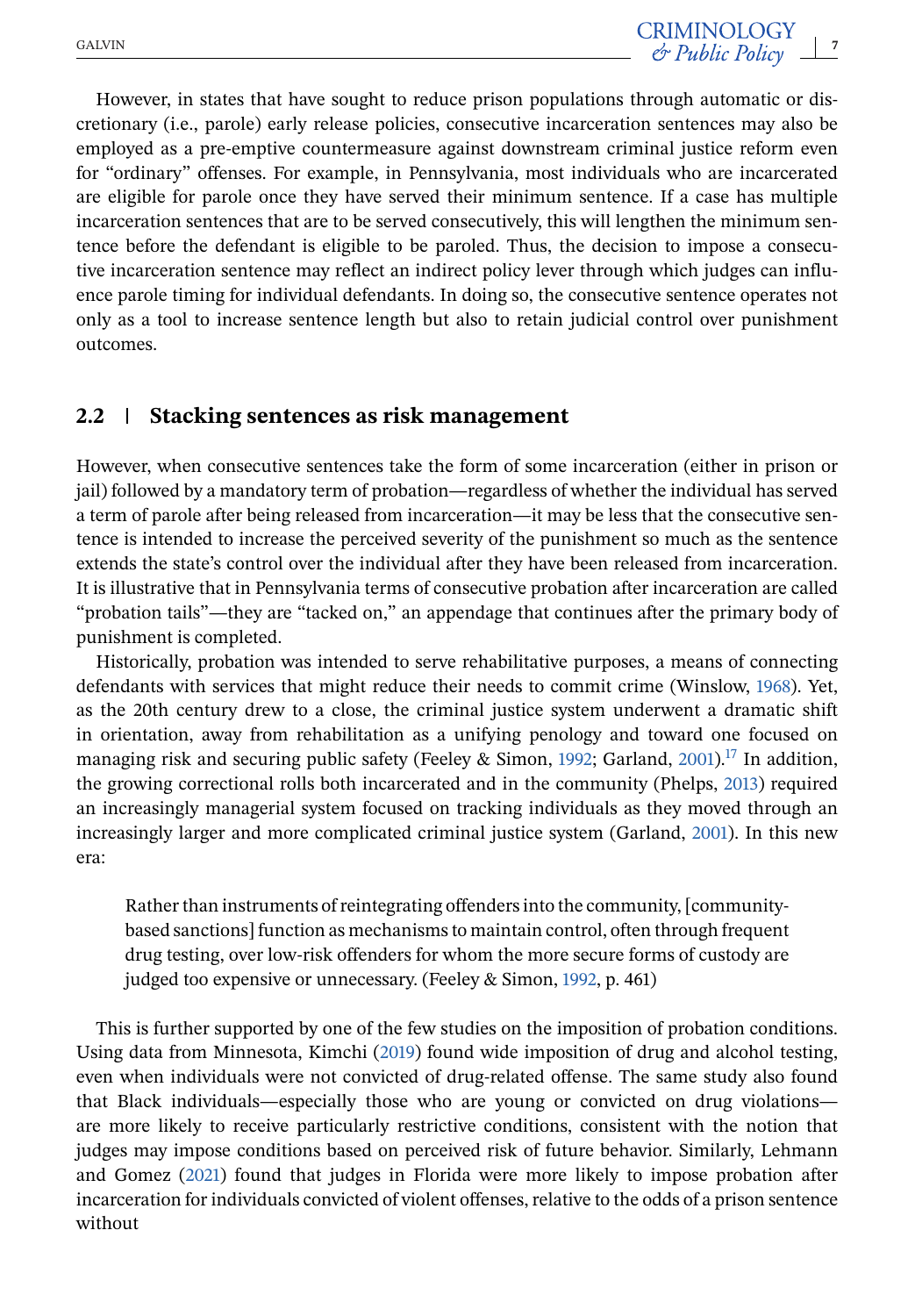probation. While monitored, individuals under supervision are expected to perform according to a script of trying to make good<sup>18</sup>—indeed individuals tend to consider probation supervision as relatively punitive, rather than rehabilitative (Wodahl et al., [2020\)](#page-27-0). Probation tails after incarceration and appended probation sentences, then, may be seen as ways to increase monitoring of individuals who judges deem to be "too risky."

## **3 PRESENT STUDY**

Because most sentencing research has focused on sentences for the primary offense or for total sentences, little is known about the imposition or consequences of stacked (consecutive) sentences in the modern era of sentencing guidelines. Further, the lack of guidance around the imposition of consecutive sentences is an important gap in sentencing policy that creates a legal window for excessive punishment and disparity. This research follows on calls in the past decade to expand sentencing research beyond primary sentences of incarceration (Baumer, [2013;](#page-23-0) Ulmer, [2012\)](#page-26-0), while also focusing on a highly discretionary (rather than policy-driven) outcome. The present study addresses several interrelated questions of primary importance for understanding this unexplored element of criminal punishment:

RQ1. How frequently are consecutive sentences imposed?

RQ2. What are the consequences of consecutive sentencing?

RQ3. How do the imposition and consequences of consecutive sentencing vary across primary type of sanction (i.e., prison, jail, intermediate sanction, probation)?

Finally, the present study offers an assessment<sup>[19](#page-22-0)</sup> of the circumstances associated with consecutive sentencing:

RQ4. What case and individual characteristics are associated with the imposition of consecutive sentencing?

#### **3.1 Data**

The sample is comprised of sentences imposed on individuals who were sentenced in Pennsylvania from January 1, 2015 through December 31, 2019. Due to statutorily required combinations of sanctions, cases in which the primary offense of conviction was driving under the influence are excluded from the analysis. First- and second-degree homicide offenses are also excluded as they are not subject to the sentencing guidelines. Further, sentences for these offenses are not required to be reported to the Commission on Sentencing, meaning that those that are reported may differ from those unreported in meaningful ways. This results in a total sample of 309,042 cases.

Sentences are reported to the Pennsylvania Commission on Sentencing at the defendant-caseoffense level. If there are multiple sentences per case (either on the same offense or across multiple offenses), the court reports whether the judge indicated that the sentence should be served consecutively or concurrently to the most serious sanction as indicated by custody level and length.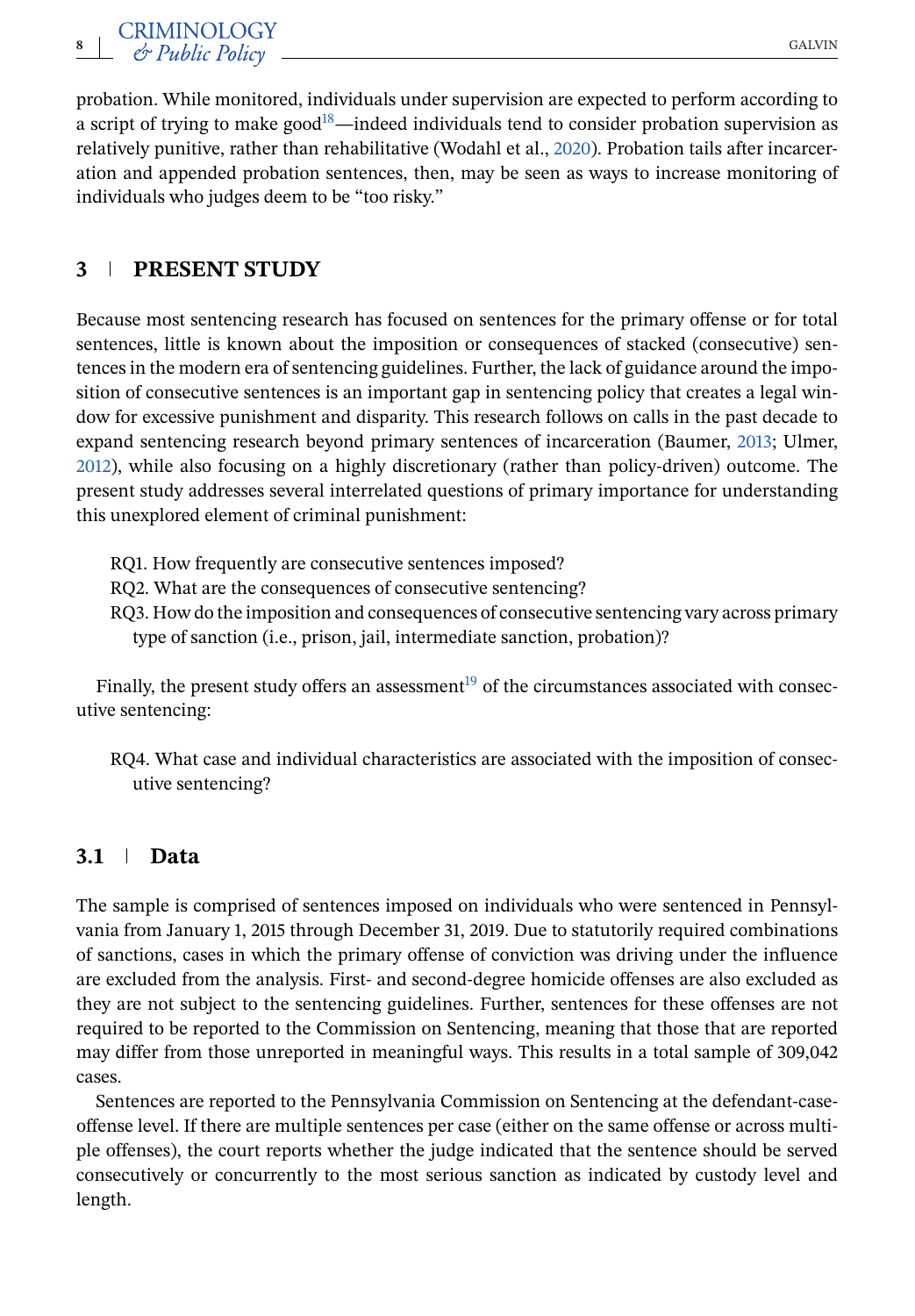# **3.2 Dependent variable**

A "probation tail" was indicated for any primary incarceration or intermediate sentence<sup>20</sup> that had either (a) a term of consecutive probation imposed for the same offense or (b) a term of consecutive probation imposed for a lesser sentenced offense. The decision to include single-offense sentences was made in part based on descriptives that suggested limited discounting of incarceration relative to similarly situated cases without consecutive probation. Appended sentences include (a) cases with multiple offenses resulting in a primary sanction of incarceration or intermediate punishment that also received at least one nonprobation sanction to be served consecutively to the incarceration and (b) cases with multiple offenses that receive a primary sentence of probation and at least one probation sanction to be served consecutively.<sup>21</sup> Cases were considered to have received a consecutive sentence if the condition of *either* a probation tail or appended sentence was met.

## **3.3 Control variables**

In multivariate models, I include several defendant- and case-characteristics that have been used in prior research using the Pennsylvania Commission on Sentencing Data. Individual covariates include defendant sex (male, relative to female), race (Black, relative to White, defendants of other races are excluded due to small sample sizes), and age at sentencing and age at sentencing squared. Case characteristics include the crime type for the most serious offense (violent excluding homicide, drugs, and other, relative to property), disposition (plea, relative to trial), whether the most serious offense was a felony (i.e., eligible for more than 5 years incarceration, relative to misdemeanor), and the guidelines conformity of the primary sentence (below, above, relative to in the recommended standard range).

I also include the two dimensions that form the Pennsylvania guidelines standard sentencing matrix, offense gravity score and prior record score (PRS). Offense gravity score is included as a linear and squared term, consistent with prior research (Bushway & Piehl, [2007\)](#page-23-0). However, PRS is treated as a categorical variable because its calculation in the 7th edition guidelines results in more qualitative than quantitative differences in prior behavior as the categories increase.<sup>[22](#page-22-0)</sup> For example, the "top" category in the 7th edition guidelines (REVOC) reflects not only differences in past offenses but *also* in the current offense gravity score. As a result, individuals with two violent felonies might be categorized as RFEL if they were being sentenced for a felony retail theft or REVOC if being sentenced for a third violent felony. Similarly, the same individual might be in category 5 if being sentenced for a misdemeanor.

Prioritizing an intuitive interpretation, PRS is grouped into three categories: categories 2– 4, 5/RFEL/REVOC, relative to categories 0/1. Categories 0–1 represent individuals with either no prior offending or minor criminal justice involvement (2–3 standard misdemeanors, or one Felony 3 offense, or a serious misdemeanor); Categories 2–4 contain individuals with more extensive prior involvement (e.g., more than three standard misdemeanors, or 2–4 Felony 3 offenses, or one to two Felony 2 or Felony 1 offenses, or one serious crime of violence); Categories 5, RFEL, and REVOC contain individuals with extensive prior criminal justice contact including multiple crimes of violence or a long history of lesser offending. To consider an effect that this operationalization may have on conclusions, models with alternative coding are provided in the Supporting Information (S3).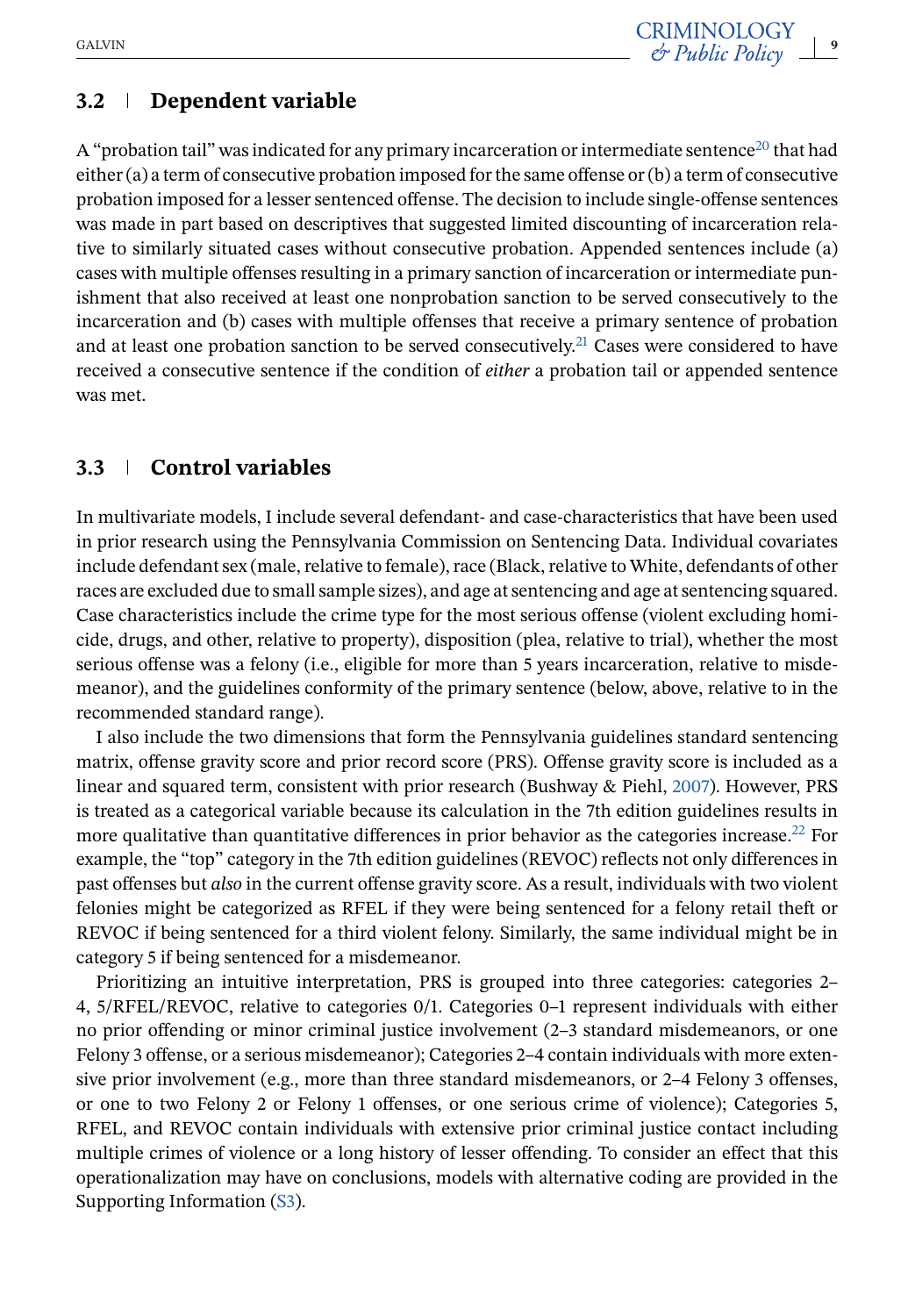## **3.4 Analytic strategy**

Given the limited information about the use of consecutive sentences, I first describe the overall pattern of consecutive sentencing, including its frequency, form, and relationship with the recommended sentencing matrix. I next describe the differences in sentence length between those sentenced to serve no consecutive sentences, consecutive probation ("tails"), and appended sentences. After these preliminary analyses, I next conduct separate multivariate analyses predicting the imposition of a consecutive sentence for single and multiple offense cases sentenced to incarceration.<sup>23</sup> This split is necessary as cases with only a single offense generally cannot receive appended punishments. Single offenses are modeled using binary logistic regression predicting the imposition of consecutive probation versus no consecutive sentence. Multiple offense cases are modeled using a multinomial logistic regression approach predicting the imposition of an appended sentence versus a probation tail versus no consecutive sentence.<sup>24</sup> Due to expected differences across county of sentencing, models include county fixed effects. Information on variable coding and sample descriptives is provided in the Supporting Information.

#### **4 RESULTS**

#### **4.1 How common is consecutive sentencing in Pennsylvania?**

Consecutive sentencing is relatively common in Pennsylvania, occurring for approximately 20% of all cases sentenced. Probation tails are more common than appended sentences overall (14.3% compared to 6.7%), but their usage varies substantially across the primary sanction of offense (Table [1\)](#page-10-0). Probation tails and appended sentences are predominantly but not entirely mutually exclusive. In rare cases, individuals may serve consecutive terms of imprisonment or back-to-back sentences of intermediate punishment only to then also receive a probation tail. More than one third of prison sentences involve some form of consecutive punishment, including more than 16% of cases that experience appended punishments, almost exclusively consecutive prison sentences[.25](#page-22-0) The frequency of appended incarceration is even higher when focusing on those cases that are *eligible* to receive appended punishment (i.e., cases sentenced for multiple offenses); among this group, almost 30% of prison and probation sentences include an appended incarceration term (Figure [1\)](#page-12-0). A similar proportion of multiple offense probation cases also receive appended sentences.

#### **4.2 How severe are consecutive sentences? How does severity vary across primary sanction?**

Table [2](#page-11-0) describes the distributions of minimum additional justice supervision associated with appended sentences and probation tails for both the total sample and by the most serious sanction of the primary offense (i.e., the offense typically included in sentencing studies). For most individuals and for both forms of consecutive sentencing, the costs of secondary sentences being ordered as consecutive instead of concurrent are significant.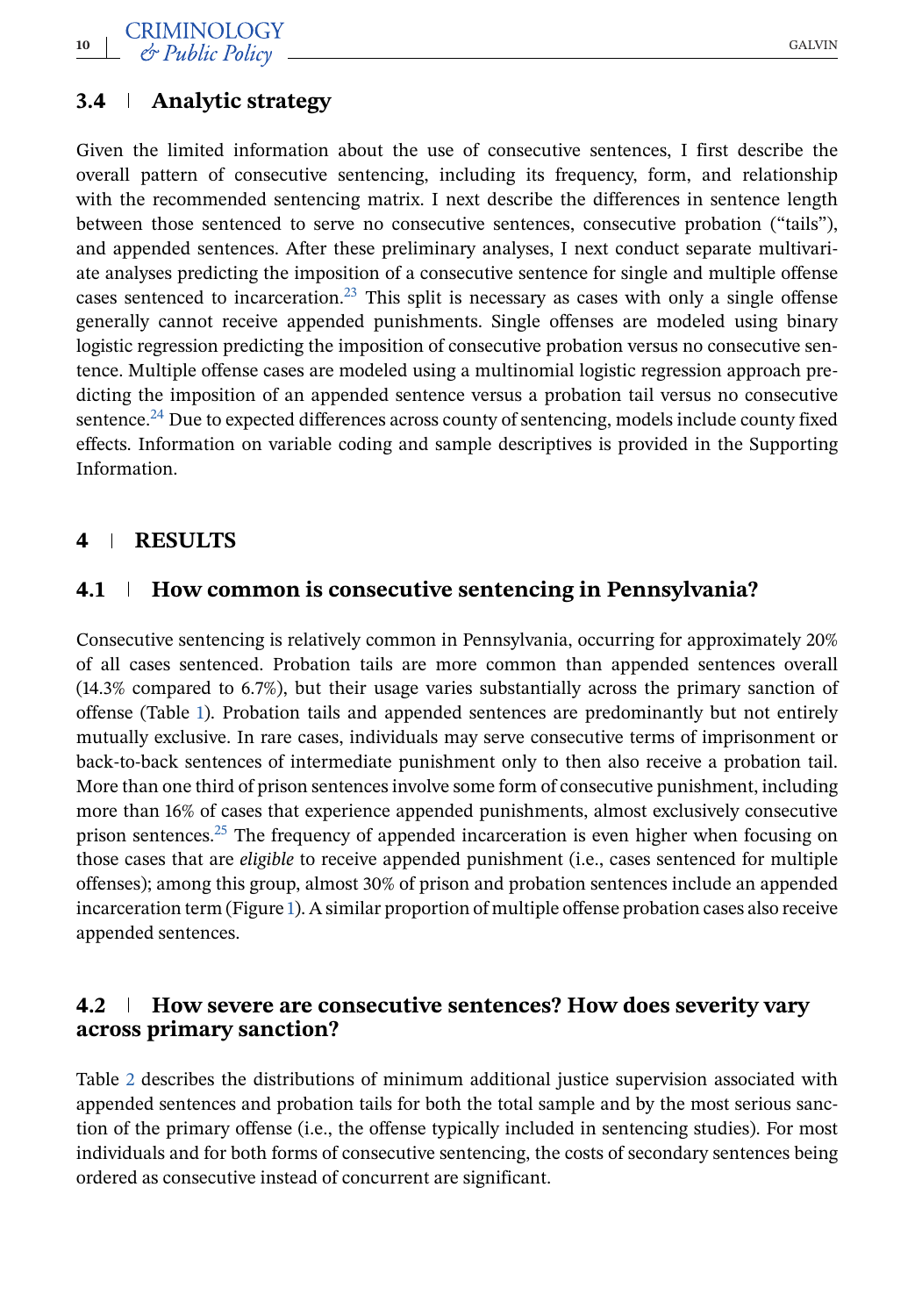<span id="page-10-0"></span>

| Primary Sentence               | Total   | Any consecutive<br>sentence |       | <b>Appended sentence</b> |      | Probation tail |                  |
|--------------------------------|---------|-----------------------------|-------|--------------------------|------|----------------|------------------|
|                                |         |                             |       |                          | olo  |                | olo              |
| Total sample                   | 309,040 | 62,241                      | 20.1  | 20,765                   | 6.7  | 44,138         | 14.3             |
| Most serious sanction          |         |                             |       |                          |      |                |                  |
| Prison                         | 41,433  | 14,554                      | 35.1  | 6944                     | 16.8 | 8971           | 21.7             |
| State intermediate punishment  | 1529    | 1529                        | 100.0 | 1487                     | 97.3 | 454            | 29.7             |
| Jail                           | 88,439  | 34,212                      | 38.7  | 2703                     | 3.1  | 32,498         | 36.7             |
| County intermediate punishment | 11,962  | 2586                        | 21.6  | 271                      | 2.3  | 2215           | 18.5             |
| Probation                      | 155,369 | 9360                        | 6.0   | 9360                     | 6.0  |                | $\overline{0}$ . |

| .<br>.<br>.   |
|---------------|
|               |
|               |
| j<br>i        |
| ۱             |
| $\frac{1}{2}$ |
|               |
|               |
|               |
|               |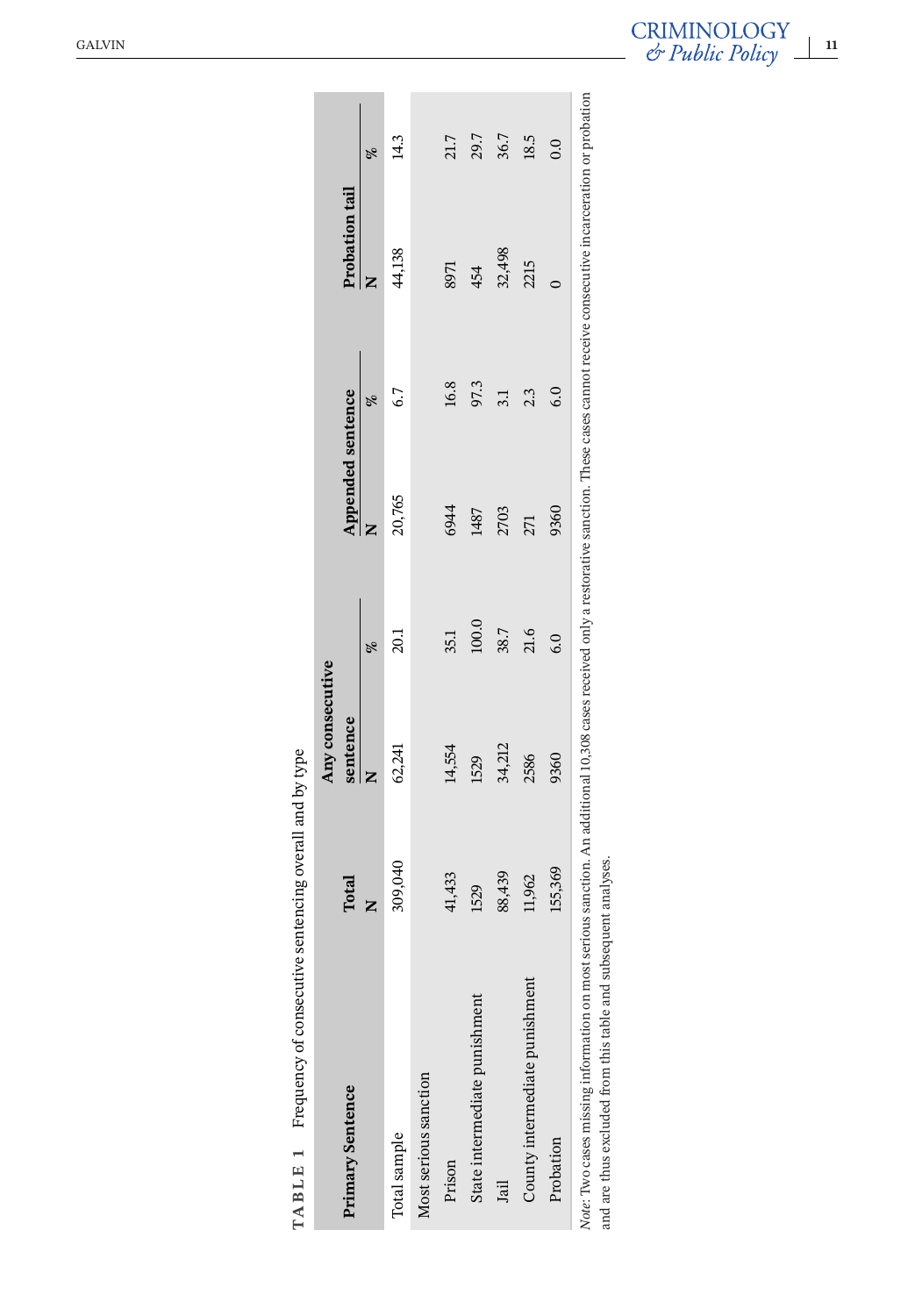| Primary Sentence               | Type of Consecutive<br>Sentence | Z      | (months)<br>Mean | Median          | 75th                     | 90th           | Maximum                  |
|--------------------------------|---------------------------------|--------|------------------|-----------------|--------------------------|----------------|--------------------------|
|                                |                                 |        |                  |                 |                          |                |                          |
| Total sample                   | Appended sentence               | 20,767 | 24.6             | $\overline{a}$  | $\overline{\mathcal{A}}$ | $\frac{48}{5}$ | 3960                     |
|                                | Probation tail                  | 44,138 | 38.4             | $\overline{a}$  | 48                       | 72             | 4296                     |
| Most serious sanction          |                                 |        |                  |                 |                          |                |                          |
| Prison                         | Appended sentence               | 6944   | 43.3             | $\overline{18}$ | 42                       | 96             | 3960                     |
|                                | Probation tail                  | 8971   | 54.8             | 36              | $\mathcal{S}$            | 108            | 4296                     |
| State intermediate punishment  | Appended sentence               | 1487   | 23.5             | 24              | $\overline{24}$          | 24             | $\overline{\mathcal{A}}$ |
|                                | Probation tail                  | 454    | 50.6             | 36              | $\infty$                 | 84             | 672                      |
| Jail                           | Appended sentence               | 2703   | 4.9              | $\infty$        | $\overline{5}$           | $\sigma$       | 105                      |
|                                | Probation tail                  | 32,498 | 34.2             | र्द             | 36                       | 3              | 3900                     |
| County intermediate punishment | Appended sentence               | 271    | 6.3              |                 | $\sigma$                 | $\overline{a}$ | 84                       |
|                                | Probation tail                  | 2215   | 31.7             | र्द             | 36                       | $\mathcal{S}$  | 2532                     |
| Probation                      | Appended sentence               | 9360   | 17.2             | $\overline{c}$  | र्द                      | $\mathcal{Z}$  | 648                      |
|                                |                                 |        |                  |                 |                          |                |                          |

<span id="page-11-0"></span>**12** CRIMINOLOGY<br>  $\stackrel{\text{12}}{\text{•}}$   $\stackrel{\text{13}}{\text{•}}$   $\stackrel{\text{24}}{\text{•}}$   $\stackrel{\text{25}}{\text{•}}$   $\stackrel{\text{264VIN}}{\text{•}}$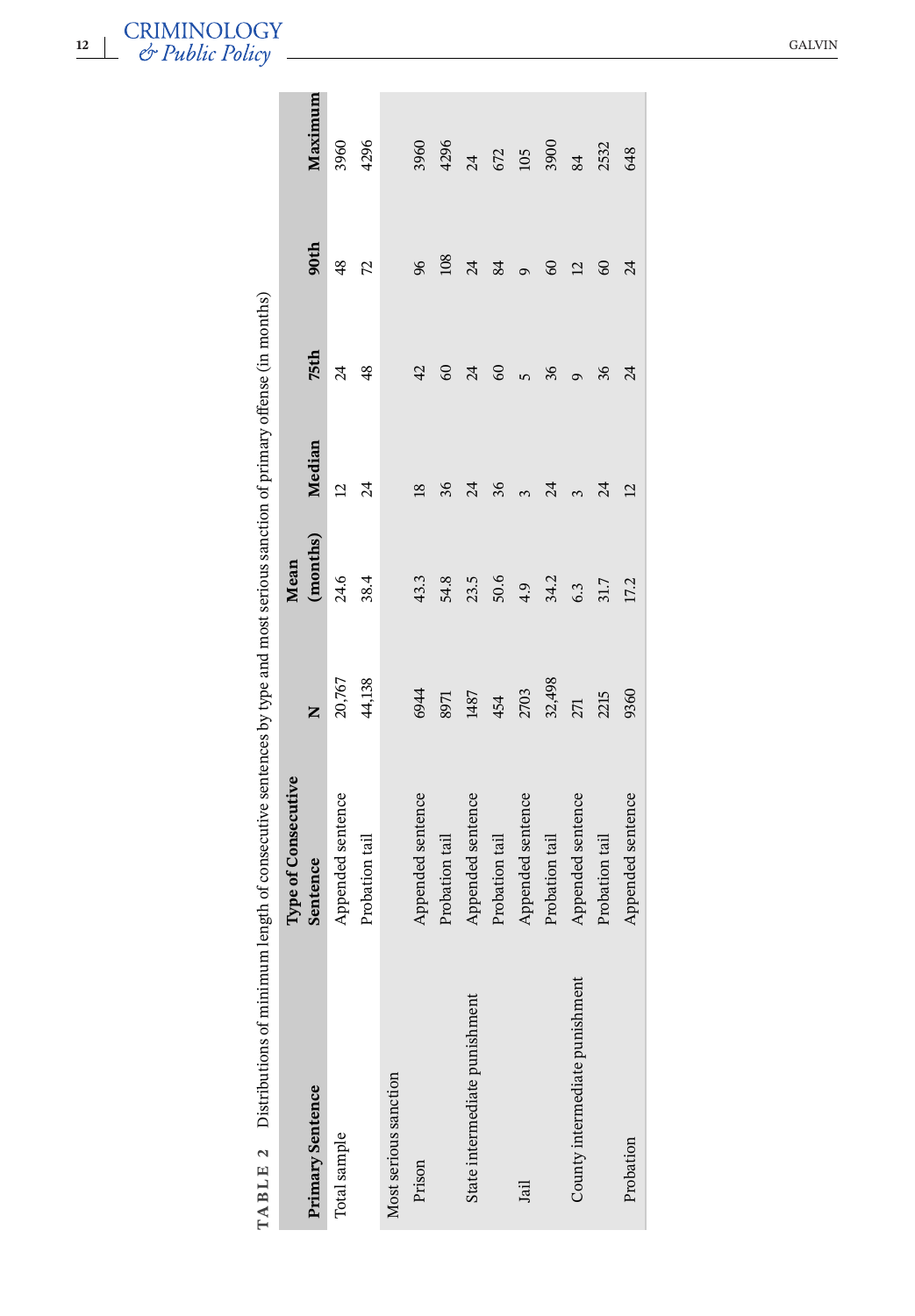<span id="page-12-0"></span>

**FIGURE 1** Percent of cases receiving appended punishment by most serious sanction, all cases and multiple charges only [Color figure can be viewed at wileyonlinelibrary.com]

For individuals given appended sentences, the additional justice supervision time they are exposed to is more than 2 years, on average. Ten percent of defendants sentenced to appended terms will serve sentences 4 years beyond the sentence for their primary offense. For defendants who are incarcerated in state incarceration facilities, the consequences of consecutive sentences are most substantial; 25% of these individuals will serve at least an additional 42 months of justice supervision and 10% will serve more than 8 years (96 months) of additional incarceration.

Probation tails are similarly lengthy for many individuals. For the entire sample, the average term of probation supervision served after incarceration or intermediate punishment averages more than 3 years. Probation tails for those in state incarceration are again the most substantial at more than 4 and a half years. For defendants across all types of primary sanctions, these distributions are substantially right skewed; the extremes of these distributions extend far beyond human life expectancy (4296 months). However, even at the 75th and 90th percentiles, the distributions provoke pause. Ten percent of individuals returning to the community after state incarceration with a probation tail (served after the conclusion of any parole) face additional supervision of at least 9 years.

## **4.3 Under what circumstances are consecutive sentences more likely to be imposed?**

The remainder of the analyses in this study are multivariate in nature and focus on those who are sentenced to a primary sanction of incarceration (prison or jail), for whom consecutive sentences are most common and consequential. To ensure the appropriate comparisons are made between consecutive sentences and the alternative [no consecutive sentence/concurrent sentences], the sample was split into single- and multiple-offenses.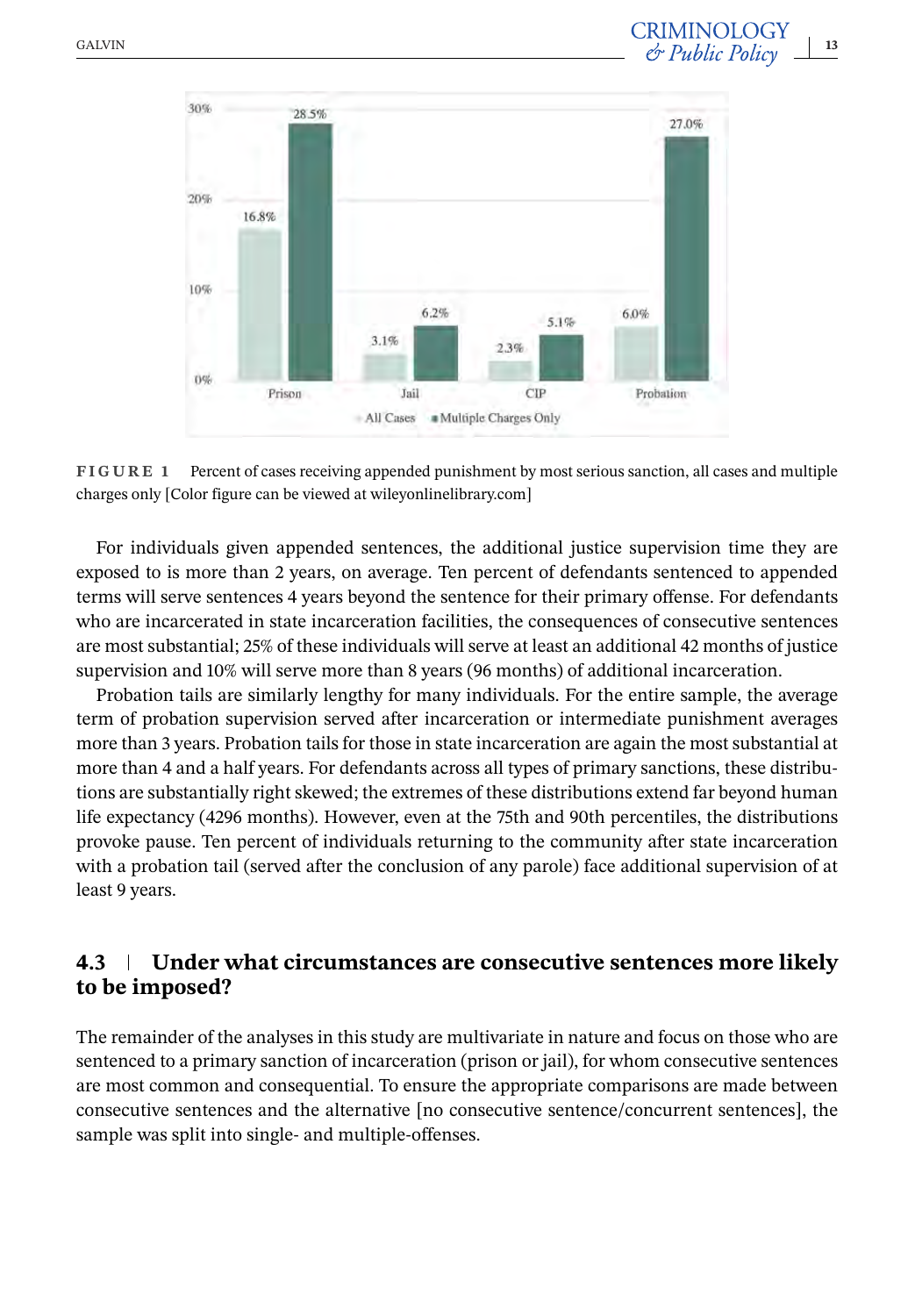**CRIMINOLOGY** <sup>14</sup>  $\rightarrow$  GALVIN GALVIN GALVIN

|                                  |           | P(Probation Tail   MS Sanction = Incarceration) <sup>a</sup> |              |
|----------------------------------|-----------|--------------------------------------------------------------|--------------|
| <b>Variable</b>                  | <b>OR</b> | <b>SE</b>                                                    | Significance |
| Male (female)                    | 0.98      | 0.04                                                         |              |
| Age                              | 1.00      | 0.01                                                         |              |
| Age squared                      | 1.00      | < 0.01                                                       |              |
| Black (White)                    | 1.03      | 0.06                                                         |              |
| Guidelines conformity (in range) |           |                                                              |              |
| Below range                      | 1.39      | 0.20                                                         | sk.          |
| Above range                      | 0.96      | 0.08                                                         |              |
| Plea (trial)                     | 0.85      | 0.07                                                         |              |
| Crime type (property)            |           |                                                              |              |
| Violent-No homicide              | 0.58      | 0.08                                                         | ***          |
| Homicide                         | 1.48      | 0.42                                                         |              |
| Drugs                            | 0.44      | 0.06                                                         | sk skok      |
| Other crime type                 | 0.54      | 0.06                                                         | sk skok      |
| Felony                           | 1.80      | 0.21                                                         | ***          |
| Jail (prison)                    | 5.35      | 1.61                                                         | ***          |
| Prior record score (0-1)         |           |                                                              |              |
| $2 - 4$                          | 1.01      | 0.07                                                         |              |
| $5+$                             | 0.96      | 0.07                                                         |              |
| <b>OGS</b>                       | 2.23      | 0.15                                                         | ***          |
| OGS squared                      | 0.95      | < 0.01                                                       | ***          |
| N                                |           | 66,219                                                       |              |
| Pseudo $R^2$                     |           | 0.2487                                                       |              |

**TABLE 3** Logistic regression results predicting the odds of a probation tail for single offense convictions; fixed-effects for county of conviction

*Note*: Models contain controls for district and clustered errors.

Abbreviations: OR, odds ratio; SE, standard error.

<sup>a</sup>Three counties were not used in analysis as they did not vary on the dependent variable. Two of these counties are considered rural counties (Class 6–8) with total populations less than 90,000.

 $**p* < 0.05$ , two-tailed.

 $**p < 0.01$ , two-tailed.

\*\*\* $p$  < 0.005, two-tailed.

#### 4.3.1 Probation tails after incarceration for cases with single offenses

When individuals are convicted of only one offense, consecutive sentencing takes the form of probation tails to be served after incarceration. Table 3 displays the results of a fixed effect logistic regression predicting the imposition of a probation tail for single offense convictions where the primary sentence is to jail or prison.<sup>26</sup> Overall, there is little support for the notion that defendant characteristics are associated with judicial decisions to impose probation tails for single offense cases. Instead, offense and primary sentence factors appear most related to this decision.

Guidelines conformity has a substantial association with the imposition of probation tails after incarceration; defendants who receive downward departures are 41% more likely to receive a probation tail relative to those who receive sentences in the standard range (OR = 1.39, SE = 0.20). Probation tails are also more common for more serious offenses, with each additional offense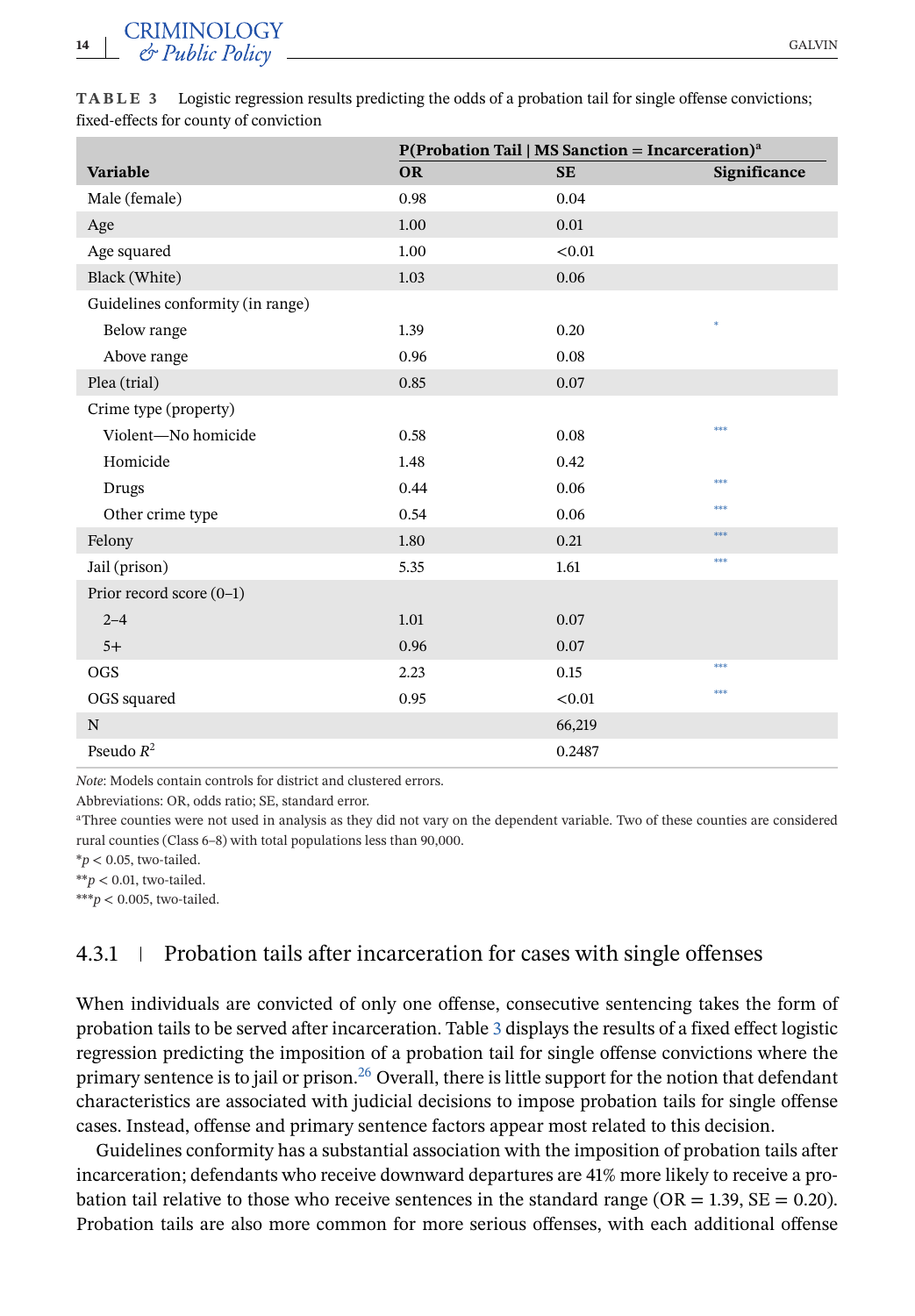

**FIGURE 2** Predicted probability of receiving a probation tail after incarceration by offense level and guidelines conformability (single offense convictions only) [Color figure can be viewed at wileyonlinelibrary.com]

gravity score (OGS) increasing the likelihood of receiving a probation tail by more than 100%  $(OR = 2.23, SE = 0.15)$ , though the significant negative squared term suggests that OGS becomes less positively associated with the likelihood of a probation tail over time. Specifically, for offenses with an OGS greater than 8, probation tails become *less* likely as OGS increases<sup>27</sup>, possibly owing to the presumptive sentence of state incarceration (OGS 9 and above). Felony offenses<sup>28</sup> are similarly associated with a relative increase in the odds of receiving a probation tail. A county jail sentence, compared to a state prison sentence, is more than five times as likely to result in a probation tail  $(OR = 5.35, SE = 1.61)$ . Defendants' prior record scores, however, are not statistically related to the odds of receiving a probation tail. Compared to the base category of property offenses, violent and drug offenses receive probation tails less often.

Together, these findings suggest that probation tails may be a way for the criminal justice system to "hedge its bets"—allowing individuals to receive shorter, less restrictive incarceration sentences (e.g., in a county facility, possibly through a downward departing mechanism) while also maintaining correctional control over them in the community after the fact.<sup>29</sup> This may be especially likely when offenses are more serious. Consider, for example, Figure 2, which depicts the predicted probability of receiving a stacked sentence for individuals convicted of a felony under conforming sentences compared to those who receive sentences below or above the recommended sentencing range. The probability of receiving a probation tail after incarceration for a single misdemeanor offense when receiving a sentence below the standard range is only marginally more, and not statistically different from, the odds of receiving a probation tail after a standard range sentence. However, for felonies, the predicted probability of receiving a probation tail after a below range sentence for a *felony* offense is 0.27, compared to 0.22 for a standard range sentence.

## 4.3.2 Appended sentences and probation tails for cases with multiple offenses

For defendants who are convicted of multiple offenses, judges have multiple options for imposing consecutive sentences. Table [4](#page-15-0) presents the results from a multinomial logit with county fixed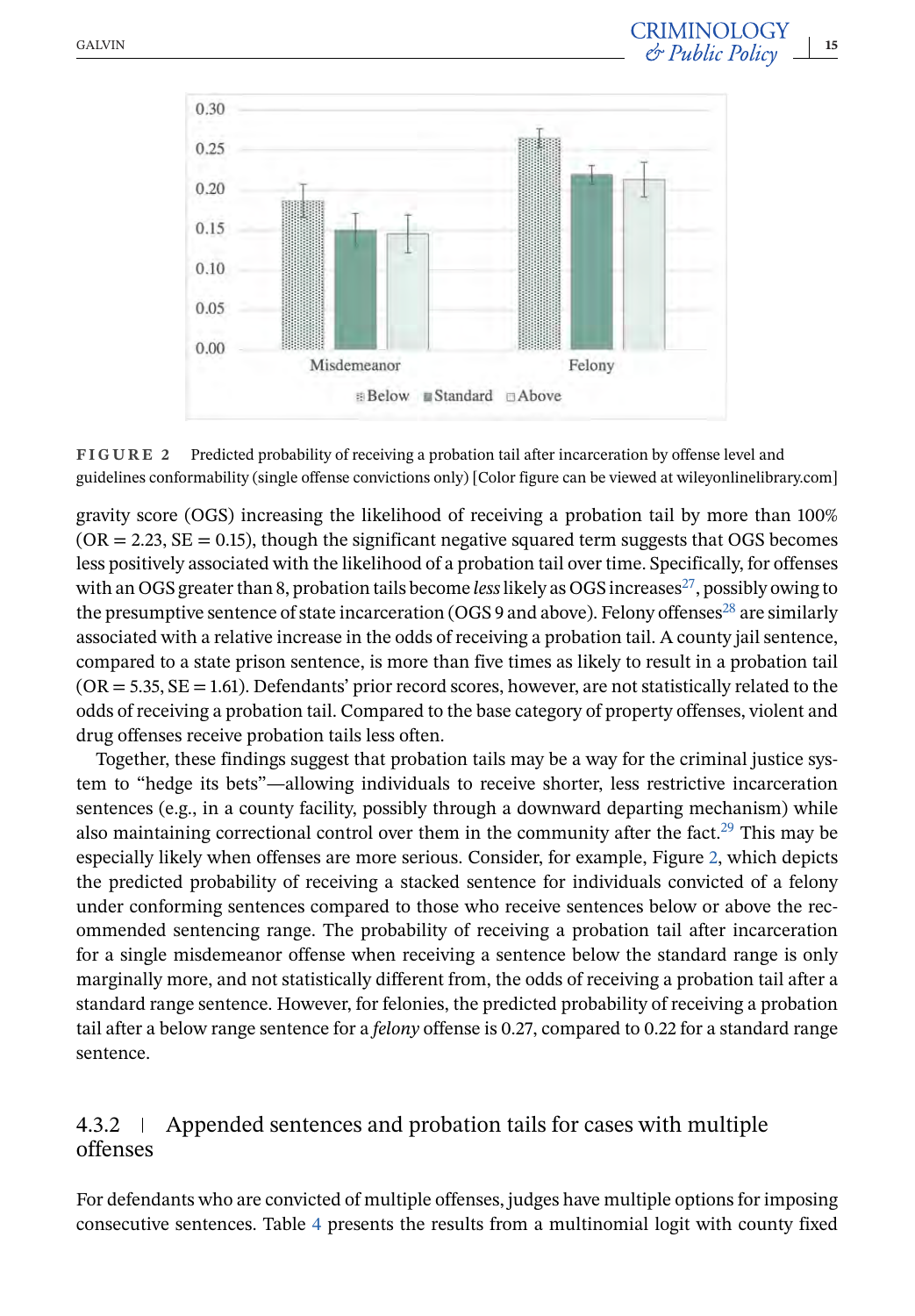| Multinomial logistic regression results predicting the relative risk of appended sentences and probation tails for multiple offense convictions |                  |      | Probation tail vs. no consecutive |            | Appended vs. no consecutive |               |            | Appended vs. probation tail |               |
|-------------------------------------------------------------------------------------------------------------------------------------------------|------------------|------|-----------------------------------|------------|-----------------------------|---------------|------------|-----------------------------|---------------|
| Variable                                                                                                                                        | RRR              | SE   | Significance                      | <b>RRR</b> | SE                          | Significance  | <b>RRR</b> | SE                          | Significance  |
| Male (female)                                                                                                                                   | 0.96             | 0.03 |                                   | 1.31       | 0.07                        | 좊             | 1.37       | 0.06                        | 蓬             |
| Age                                                                                                                                             | 0.99             | 0.01 |                                   | 1.02       | 0.01                        | ***           | 1.03       | 0.01                        | $*$           |
| Age squared                                                                                                                                     | 00.1             | 0.01 |                                   | 1.00       | 0.01                        |               | $1.00\,$   | 0.01                        |               |
| Black (White)                                                                                                                                   | 0.90             | 0.06 |                                   | 0.93       | 0.05                        |               | 1.04       | 0.04                        |               |
| Guidelines conformity (in range)                                                                                                                |                  |      |                                   |            |                             |               |            |                             |               |
| Below range                                                                                                                                     | 26               | 0.12 |                                   | 0.67       | 0.04                        | 黄菜            | 0.53       | 0.06                        | 菜茶            |
| Above range                                                                                                                                     | 1.03             | 0.07 |                                   | 0.87       | 0.06                        |               | 0.84       | 0.09                        |               |
| Plea (trial)                                                                                                                                    | 0.82             | 0.05 | $*$                               | 0.26       | 0.03                        | $*$           | 0.32       | 0.03                        | ***           |
| Multiple incidents (single incident)                                                                                                            | .23              | 0.07 | 喜美                                | 2.01       | 0.16                        | 喜美            | 1.63       | 0.10                        | 美米            |
| Crime type (property)                                                                                                                           |                  |      |                                   |            |                             |               |            |                             |               |
| Violent-No homicide                                                                                                                             | 12               | 0.04 | ***                               | 1.01       | 0.05                        |               | 0.90       | 0.03                        | $*$           |
| Homicide                                                                                                                                        | $\overline{.79}$ | 0.43 | $\frac{1}{N}$                     | 4.06       | 1.26                        | ***           | 2.26       | 0.56                        | $*$           |
| Drugs                                                                                                                                           | 0.84             | 0.06 |                                   | 0.90       | 0.07                        |               | 1.07       | 0.09                        |               |
| Other crime type                                                                                                                                | 00.1             | 0.03 |                                   | 1.20       | 0.07                        | ***           | 1.20       | 0.07                        | ***           |
| Felony (misdemeanor)                                                                                                                            | 1.01             | 0.06 |                                   | 0.69       | 0.05                        | $\frac{1}{2}$ | 0.68       | 0.06                        | 喜美            |
| Jail (prison)                                                                                                                                   | 3.61             | 0.80 |                                   | 0.26       | 0.02                        | $\frac{1}{2}$ | 0.32       | 0.03                        | $\frac{1}{2}$ |
| Prior record score (0-1)                                                                                                                        |                  |      |                                   |            |                             |               |            |                             |               |
| $2 - 4$                                                                                                                                         | 0.79             | 0.03 | ***                               | 0.76       | 0.04                        | ***           | 0.96       | 0.06                        |               |
| $\overline{5}$                                                                                                                                  | 0.62             | 0.05 | ***                               | 0.63       | 0.05                        | ***           | 1.01       | 0.10                        |               |
| <b>OGS</b>                                                                                                                                      | .25              | 0.07 | ***                               | 1.02       | 0.04                        | $* *$         | 0.82       | 0.04                        | ***           |
| OGS squared                                                                                                                                     | 0.99             | 0.01 | **                                | 1.00       | 0.01                        |               | 0.00       | 0.01                        | **            |
| $\mathsf{z}$                                                                                                                                    |                  |      |                                   |            | 58,062                      |               |            |                             |               |
| Pseudo $R^2$                                                                                                                                    |                  |      |                                   | 0.2211     |                             |               |            |                             |               |
| Note: Models contain controls for district and clustered errors.                                                                                |                  |      |                                   |            |                             |               |            |                             |               |

<span id="page-15-0"></span>

r.

 $\overline{\phantom{a}}$ 

\*\*\* $p$  < 0.005, two-tailed. \*\*\**p* < 0.005, two-tailed. $^{**}p<0.01,$  two-tailed. \*\**p* < 0.01, two-tailed.

\**p* < 0.05, two-tailed.

 $*p < 0.05$ , two-tailed.

Abbreviations: RRR, relative risk ratio; SE, standard error.

Abbreviations: RRR, relative risk ratio; SE, standard error.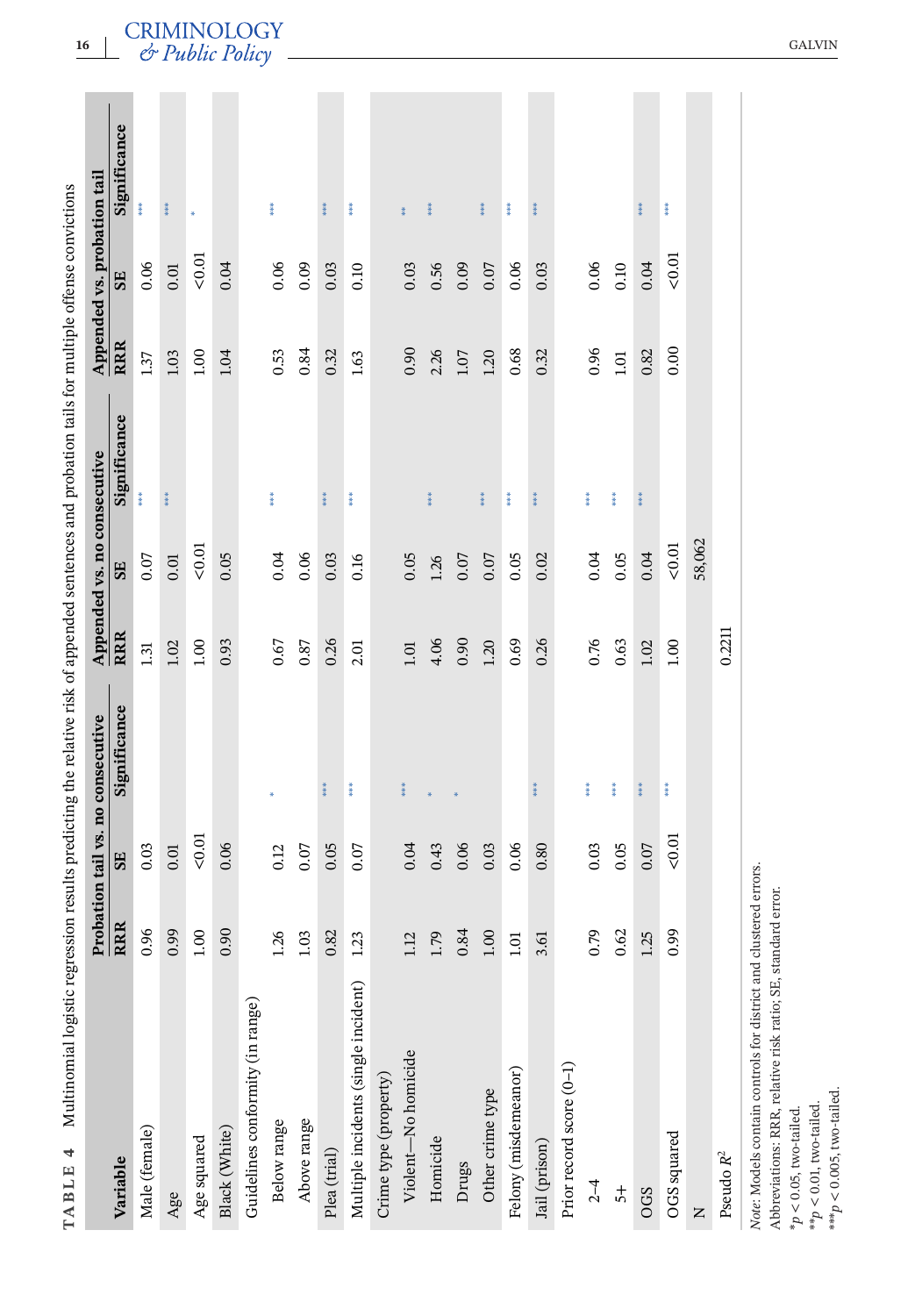effects predicting when a defendant received (a) only concurrent sanctions, (b) appended incarceration sentences, or (c) a probation tail. As was the case for offenders convicted of multiple offenses, consecutive sentences appear to—in part—be driven by judges' desires to achieve particular sentencing results. When judges depart downward for multiple offenses, they are less likely to impose appended sentences, both relative to probation tails ( $RRR = 0.53$ ,  $SE = 0.06$ ) and to no consecutive sentence of any type ( $RRR = 0.67$ ,  $SE = 0.04$ ); judges are also more likely to impose probation tails than no consecutive sentence for multiple offenses when they depart downward. Felony offenses are *less* likely to result in appended sentences, both compared to no consecutive sentence and compared to probation tails. Surprisingly, violent crimes were not associated with greater relative risk of receiving appended sentences compared to property crimes; in fact, defendants sentenced for violent crimes are more likely to be given a probation tail relative to no consecutive sentence, and more likely to receive a probation tail than an appended sentence. This may be a function of focusing on a group of offenders sentenced to incarceration—less serious property crimes are likely excluded, creating fewer differences between the violent crimes and remaining property crimes. However, it also may reflect that the behavior of defendants sentenced for violent crimes—once released—can also expose judges to potential criticism if they are seen as failing to protect the public.<sup>30</sup> Results also suggest that defendants who committed the crimes with which they were convicted on multiple dates, that is, showed a pattern of criminal behavior, were more likely to be given probation tails relative to no consecutive sentences  $(RRR = 1.23, SE = 0.07)$ , and even more likely to receive appended sentences than probation tails  $(RRR = 1.63, SE = 0.10)$ . Consistent with the descriptive statistics, those sentenced to jail rather than prison as a primary incarceration sentence are substantially more likely to receive a probation tail (RRR = 3.61, SE =  $0.80$ ).

Additionally, individual characteristics appear to play a role in the imposition of consecutive sentencing for defendants convicted of multiple offenses. Men are more likely to receive appended sentences relative to probation tails ( $RRR = 1.37$ ,  $SE = 0.06$ ) and to receiving only concurrent sentences ( $RRR = 1.31$ ,  $SE = 0.07$ ) compared to women. Age is also positively associated with receiving appended sentences; though the effect is relatively small per year (i.e., about 2% change in odds), it can amount to large differences when comparing individuals who are 20, 10, or even 5 years apart in age. Finally, individual prior record is associated with consecutive sentences in a surprising way: for individuals sentenced on multiple offenses, more serious prior record scores are generally *less* likely to receive probation tails or appended sentences relative to no consecutive sentences when compared to those who have very minor or no prior criminal record. It is possible that consecutive sentences may be one way that judges react to the cognitive dissonance brought on by multiple offenses committed by individuals with relatively no prior criminal involvement.

## **5 DISCUSSION AND CONCLUSION**

Relatively little scholarly attention has been paid to the imposition of consecutive sentences in the modern (i.e., guidelines) era, possibly because they were once believed to be relatively rare (Bureau of Justice Statistics, [1985\)](#page-23-0). However, this is no longer a fair assumption. Based on data of cases sentenced in Pennsylvania 2015–2019, stacked sentences are relatively common, especially for individuals already subject to the most intrusive forms of punishment—prison and jail. More than one third of individuals sentenced to prison receive some form of stacked sentence; among those sentenced for multiple offenses, 28% receive a term of consecutive incarceration.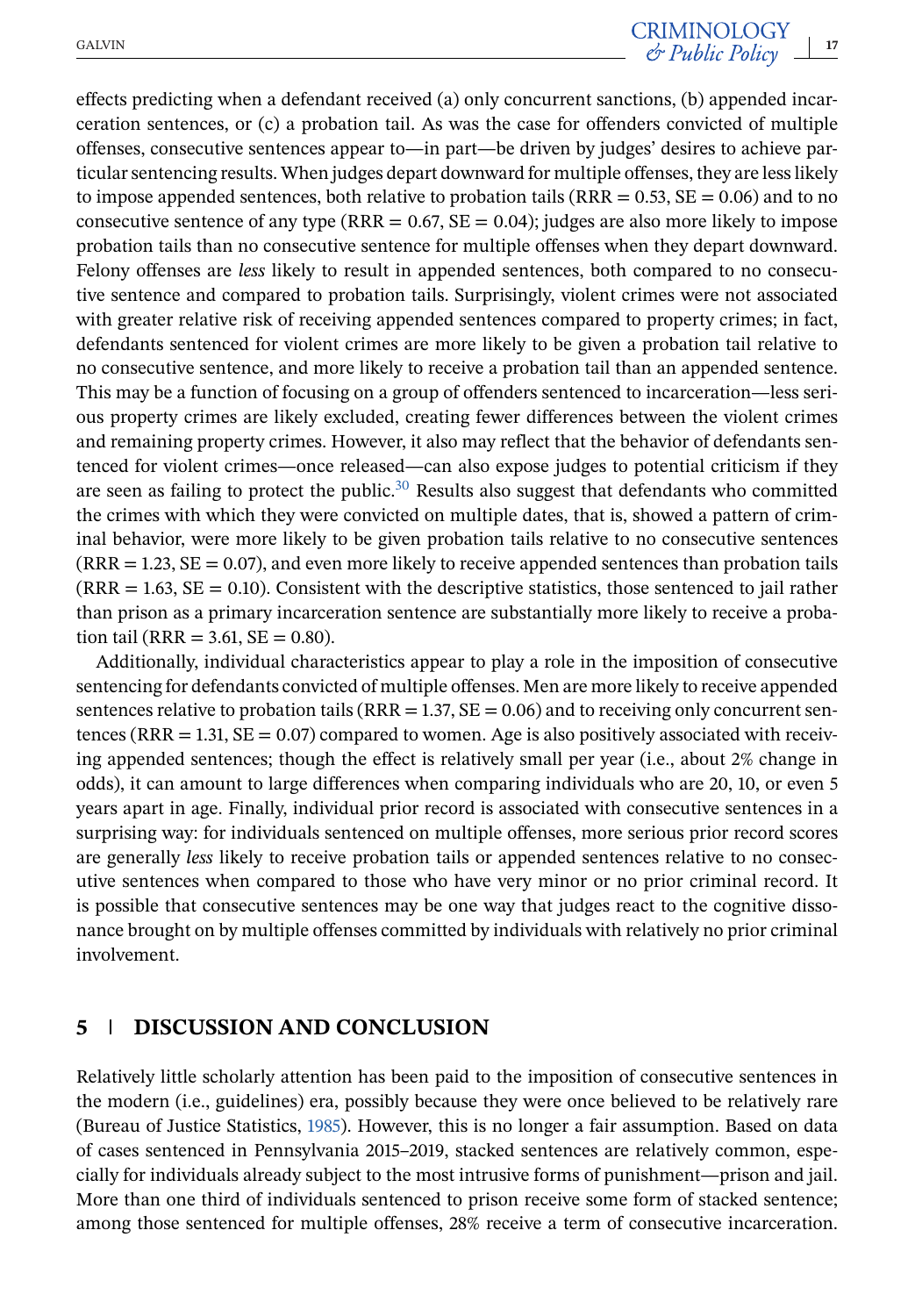Furthermore, when applied, the additional terms of punishment are lengthy. Appended incarceration sentences average additional incarceration in excess of 40 months—quite substantial given an average prison sentence of less than 30 months. More than 25% of probation tails are 4 years or more. Some individuals—though admittedly few—receive what amounts to lifelong terms of probation and incarceration for crimes that are not otherwise eligible for incarceration for life without parole. The extreme right tails of these distributions, however, should promote pause; under current policy, these sentences are considered acceptable variation in sentences.

Despite the frequency and consequence of consecutive sentencing, there is little structure surrounding the circumstances in which appended sentences or probation tails are appropriate. In Pennsylvania and many other jurisdictions, the decision to impose consecutive sentences exists as window of discretion within the broader architecture of the sentencing guidelines (Engen et al., [2003\)](#page-23-0). That is to say, the lack of monitoring and guidance around the use of consecutive versus concurrent sentences acts as a safe haven for discretion even within modern policies whose purpose is uniformity (i.e., sentencing guidelines). Instead, these decisions are informed by decision-makers' assessments of substantive concerns, including the need for additional retribution in the form of additional incarceration or the need to mitigate risk by monitoring defendants after their incarceration ends via probation tails.

This is readily observable in the multivariate models. Even after accounting for differences between counties, men were substantially more likely to receive appended incarceration sentences rather than no consecutive sentence or a probation term; this may be because men are seen as more dangerous or culpable (Steffensmeier et al., [1993\)](#page-26-0). Among individuals who were convicted of multiple offenses, those sentenced for offenses committed on *different dates*, showing a pattern of behavior, were nearly twice as likely to receive an appended sentence relative to no consecutive sentence, and more than 50% more likely to receive an appended sentence than a probation tail. Appended sentences were also more likely for in-range sentences than for departures, suggesting that some judges may use consecutive sentences as a way of lengthening punishment without triggering the scrutiny of a departure. Nevertheless, these sentences often produce significant additional punishment—the average consecutive incarceration term was 43.5 months in this sample.

The findings also highlighted the widespread—and varied—use of probation tails. Under Pennsylvania guidelines, probation tails may be added to nearly any sentence, even for a single offense of conviction. More than 20% of all individuals sentenced to state prison received a probation tail, and 36.7% of all individuals sentenced to county jail. When described as a "split sentence," probation following incarceration has often been seen as an "alternative" to incarceration, that is, a more lenient outcome, which may explain why men were more likely to receive appended sentences than incarceration. Yet the extent of supervision these individuals are subjected to may be anything but lenient. Probation tails generally exceed appended sentences in duration; the average values for probation tails after prison and jail incarceration are 54.9 and 34.1 months, respectively. These averages are significantly influenced by the upper decile of tails, which range from 108 months (9 years) to 4296 months (358 years) for those sentenced to state prison. While these sentences are certainly not the modal experience, the frequency of these extremes should prompt pause.

Individual demographic characteristics appeared unrelated to the imposition of a probation tail for either single or multiple offenses. Instead, guidelines conformity (i.e., below-range sentences), crime type (violent), multiple incidents, and type of incarceration (jail) were predictive of receiving a probation tail. These factors may reflect attempts to anticipate the outcomes of upstream decision-making (Hill et al., [1985\)](#page-24-0). In Pennsylvania—which still retains indeterminate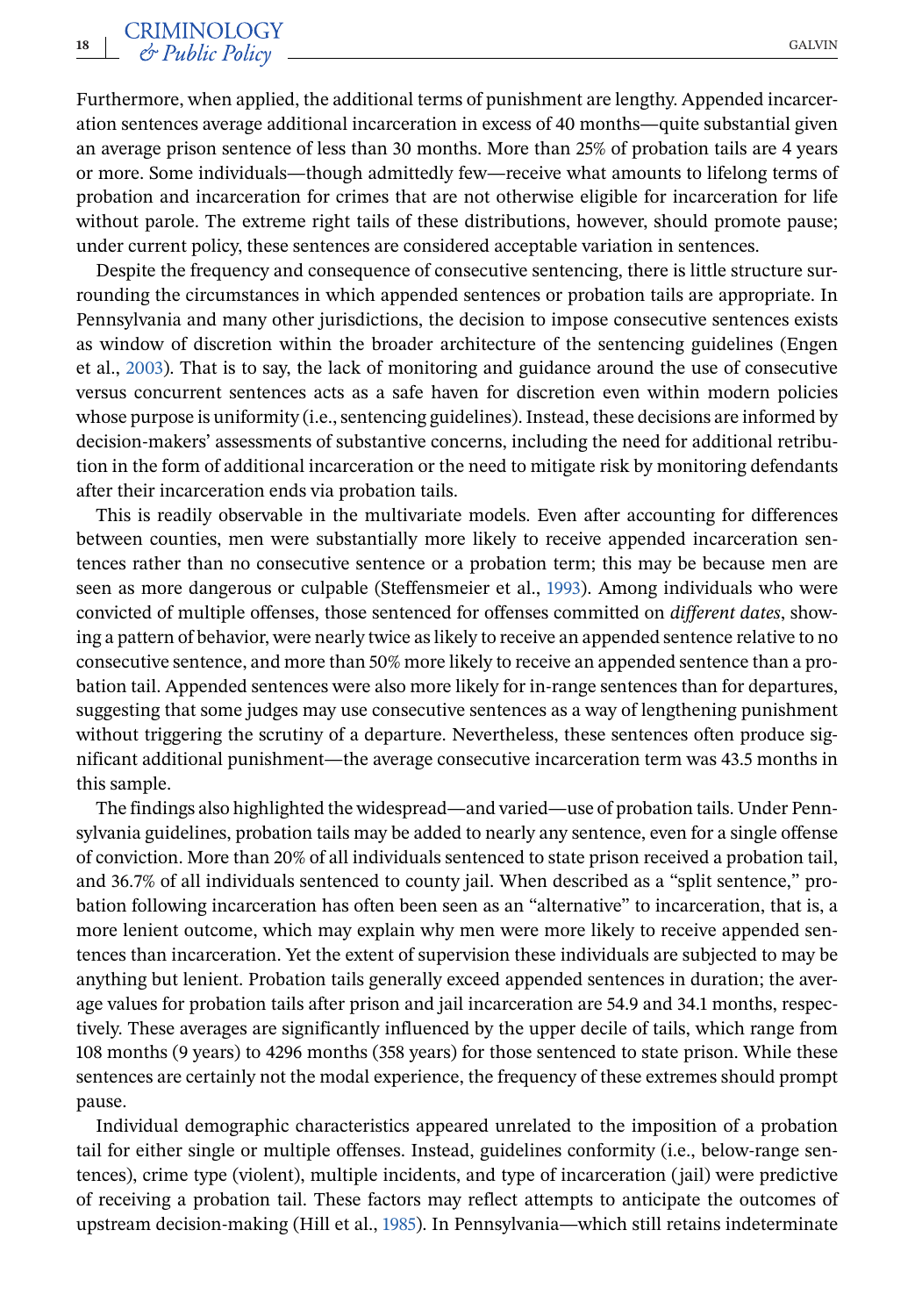sentences—probation tails can ensure postrelease surveillance if defendants "time out" (i.e., are not paroled before their maximum sentence). However, individuals incarcerated in local facilities can receive credit for "good time" to reduce their minimum incarceration exposure; probation tails thus offer judges a means of continuing surveillance in anticipation of time served less than imposed. Downward departures, which inherently reduce maximum sentence length and reduce the opportunity for parole board review and discretionary release, are more likely to receive probation tails. Judges may be especially mindful of political consequences in cases involving violent offenses, wary of potential fallout should the individual go on to recidivate (Giordano,[1983;](#page-24-0) Huber & Gordon, [2004\)](#page-24-0).

#### **5.1 Policy implications**

State-level presumptive sentencing guidelines have been declared largely successful in reforming criminal sentencing (Frase, [2019\)](#page-24-0)—yet few address consecutive sentences in any way. In their absence, local decision-makers are left to contend with these complicated issues, likely developing their own informal policies (Ulmer, [2019\)](#page-26-0). The consequences of those individual decisions are substantial—as demonstrated above, consecutive incarceration and probation add years to already lengthy sentences and are tied to other policy problems in the criminal justice system.

The imposition of longer confinement sentences increase the likelihood of infractions (Thompson & Loper, [2005\)](#page-26-0), difficulty finding employment postrelease (Ramakers et al., [2014\)](#page-25-0), and mortality (Patterson, [2013\)](#page-25-0). There is little evidence of a "benefit" in exchange for these costs, with longer terms showing little evidence of reducing recidivism (Rhodes et al., [2018;](#page-25-0) Wermink et al., [2018\)](#page-27-0) and an increase in mental health symptoms upon release (Porter et al., [2021;](#page-25-0) Porter & DeMarco, [2019\)](#page-25-0). Furthermore, consecutive sentences also increase the consequences of any future criminal involvement. Under Pennsylvania sentencing guidelines, each offense sentenced consecutively contributes to the scoring of prior criminal record (PRS), rather than just the most serious sentence if multiple offenses were sentenced concurrently (Pa. 204 §303.5). In choosing to impose consecutive sentences, then, judges are meting out more punishment now and also potentially in the future, made all the more likely by the strains of additional incarceration.

While often seen as a significant benefit to defendants, many individuals receiving departures will leave prison only to endure a different type of criminal justice supervision. In many jurisdictions, probation is often no longer a means to provide services to individuals, and instead is a system of supervision whose primary purpose is the prompt—and even pre-emptive identification of those who may pose risks to the community (Feeley & Simon, [1992;](#page-24-0) Phelps, [2020\)](#page-25-0). Offices increasingly have adopted risk assessment instruments to determine supervision "levels" (Gill, [2014;](#page-24-0) Miller & Maloney, [2013;](#page-25-0) Oleson et al., [2012\)](#page-25-0). In many ways, the requirements of probation parallel the performative aspects described in Kohler-Hausmann's (2018) description of misdemeanor court participants; probation tails create a formal mechanism for observing and evaluating performances of the reformed, law-abiding citizen. For those who struggle to meet the performance expectations, probation supervision provides a means of removing these individuals from the community. "Technical violations"—arguably the adult version of "status offenses"—are the most common reason for revocation in many jurisdictions (The Pew Charitable Trusts, [2018\)](#page-26-0), consistent with probation supervision as a means of evaluating individuals rather than providing services. Probation tails may also widen gaps in successful reentry after incarceration. Social privilege is associated with ability to abide by probation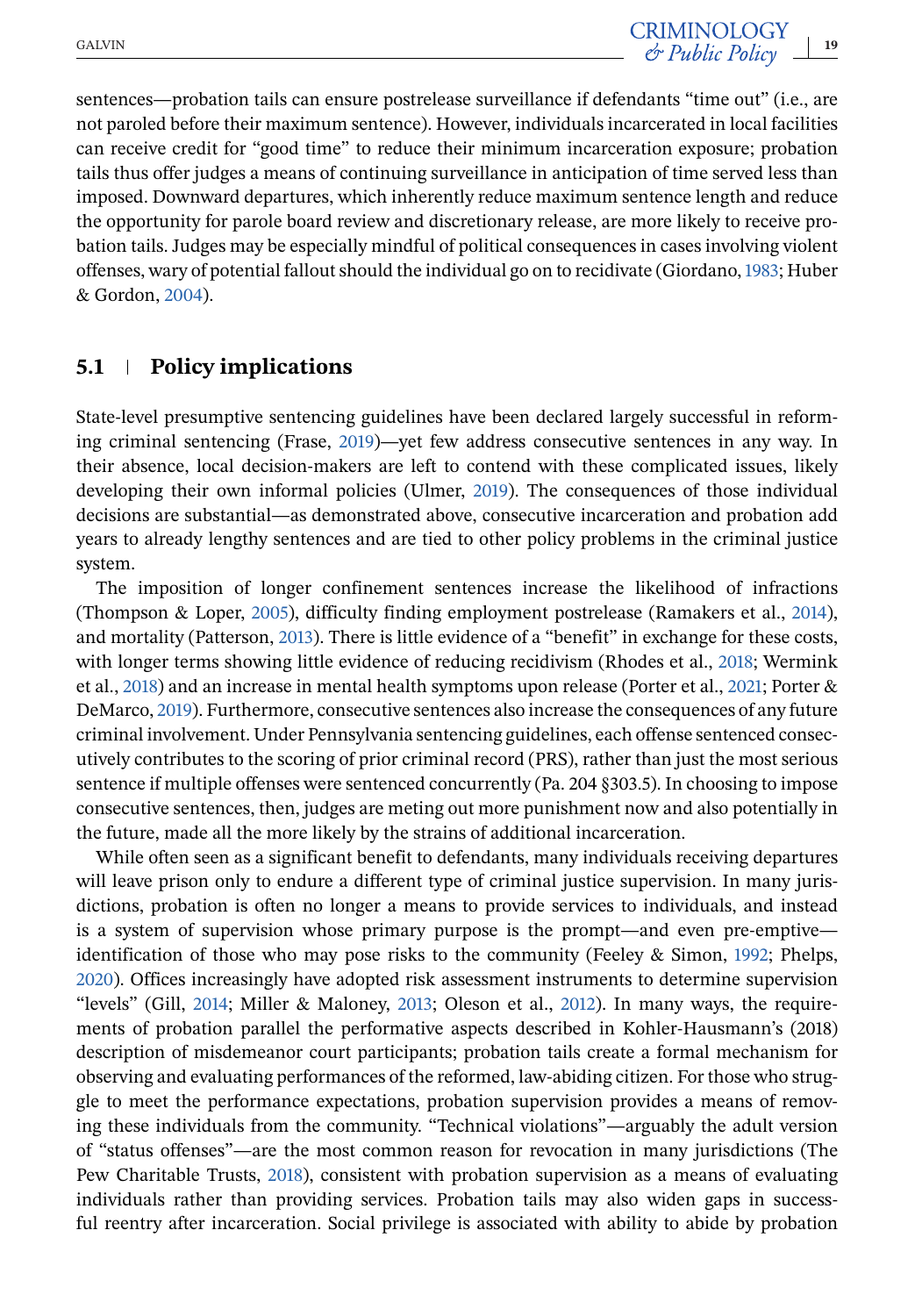requirements successfully (Doherty, [2016\)](#page-23-0), meaning that even if there are no differences in who receives probation tails after prison, less privileged people are more likely to be negatively affected by them. This is likely to be exacerbated by racial differences in postrelease employment opportunities (Decker et al., [2015;](#page-23-0) Pager, [2003\)](#page-25-0) given that employment may be a term of probation (Alper & Ruhland, [2016\)](#page-23-0).

Consecutive sentencing, left unquestioned and unchecked, also poses a significant challenge for jurisdictions that are trying to stem the tide of long-increasing correctional populations. The "window of discretion" afforded to judges in many jurisdictions to impose consecutive sentences at will can undermine efforts to decarcerate even if primary sentences are shorten in length. For example, it is possible for primary sentences to decrease but for total person-days to stay the same or increase as a result of consecutive incarceration sentences. Judges may also respond to pressures to decarcerate or reduce sentences by imposing probation tails in addition to shorter sentences (Talarico & Myers, [1987\)](#page-26-0). The widespread use of probation tails in this sample suggests that consecutive sentencing may already be a substantial contributor to the phenomenon of "mass probation" (Phelps, [2013\)](#page-25-0). In leaving such a consequential decision unmoderated, sentencing commissions limit the power of guidelines as a correctional resource management tool.

Consecutive sentences are an often-unregulated part of criminal sentencing. Nor is their use a "niche" issue limited to cases involving multiple offenses of conviction (about 30% of cases in this sample). Frase [\(2017, 2019\)](#page-24-0) has argued that the complexity surrounding sentencing multiple offenses means that Commissions are inherently limited to broad advisory rules subject to departure (2019, p. 119). However, most jurisdictions lack even advisory policies on consecutive sentence. The consequences, both in type and length, impose substantial additional costs to individuals. The decision to impose a consecutive sentence, then, should be deserving of the same consideration as given the imposition of primary sentences. This necessarily includes the promulgation of guidance regarding the circumstances in which these sentences may be imposed and the development of reasonable limits surrounding their length.

#### **5.2 Limitations**

In considering the results of this article and their corresponding policy implications, some caution is warranted. First, while other states have similar windows of discretion in their decision to implement stacked punishments, it is not necessarily so that patterns of consecutive sentencing mirror those in Pennsylvania. Future research should seek to document the extent of consecutive punishment, both for multiple offenses as well as probation tails for single offenses. It is possible that the use of consecutive sentencing varies in proportion with judicial perceptions of and support for the guidelines (Ulmer & Johnson, [2017\)](#page-26-0); where guidelines sentences are perceived as too lenient, consecutive sentences should be more common. Second, it is not possible in these data to determine judicial intent, and therefore the difference between a "split sentence" that exchanges a shorter incarceration term for probation after release from a true "probation tail." Third, a software glitch prohibited the determination of consecutive versus concurrent punishment in 3370 offenses nested in 1957 cases (0.5% of all reported cases) reported between 2016 and 2017. While these cases are relatively few compared to the size of our sample, their absence may have affected these findings. Similarly, as with all data compiled by the Pennsylvania Commission on Sentencing, data completeness depends on counties reporting all sentences given. While most counties have a high compliance rate in recent years, some counties report at lower rates. The use of county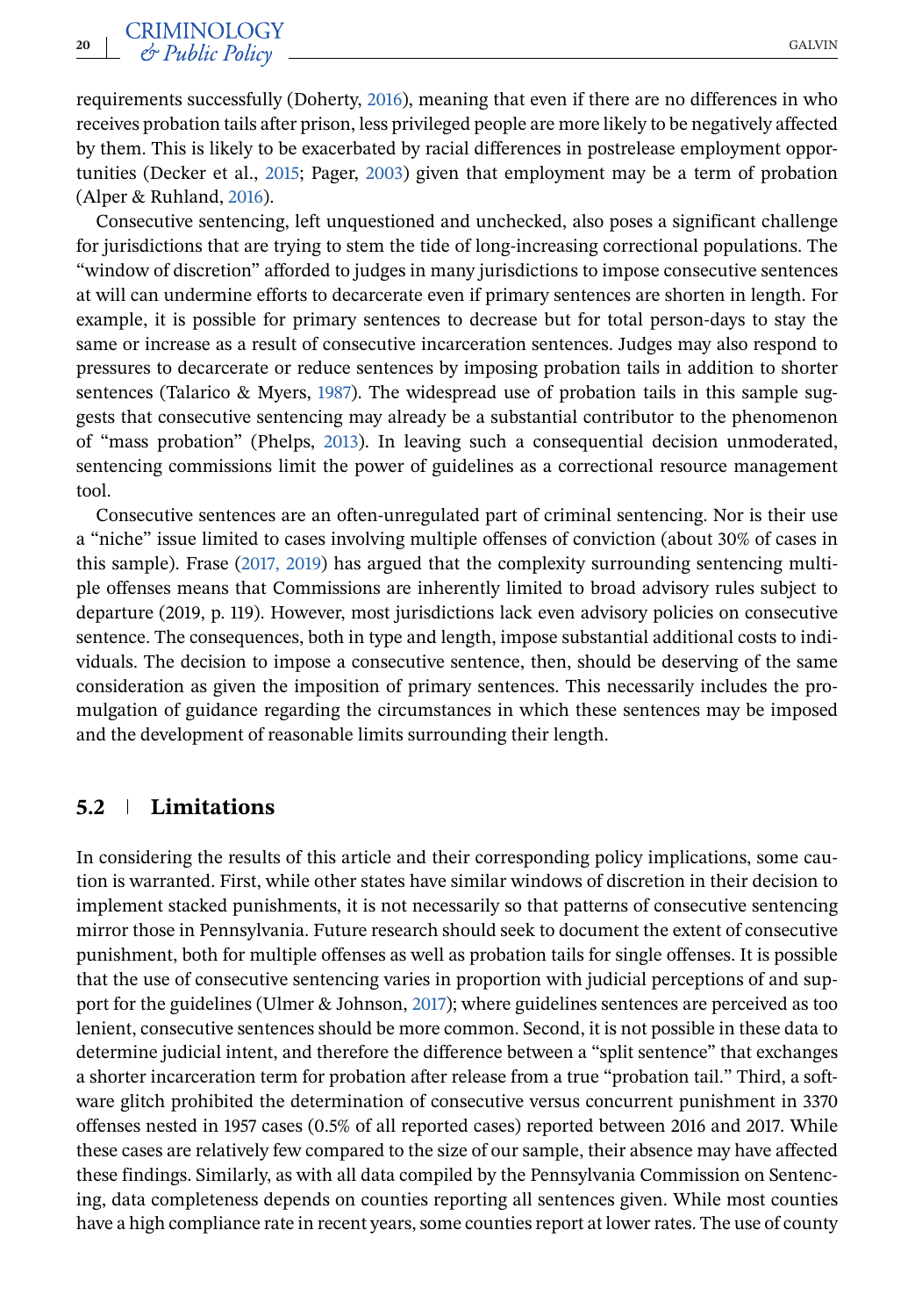fixed effects in multivariate models should limit the effect of this variable reporting. Finally, while the results here may support inferences regarding motivation for consecutive sentencing, qualitative work is needed to bridge the gap between observed patterns and judicial rationalization for imposing stacked punishment.

## **6 CONCLUSION**

This study demonstrates the importance of examining consecutive sentences in conjunction with other sentencing outcomes. The conceptual space in which these phenomena is littered with terms that overlap in language but not meaning and vice-versa (e.g., probation tail, consecutive probation, postrelease supervision, split sentences)—I am afraid this article is no exception to the use of multiple terms. It is for this reason that I have opted to problematize not a specific sentence pattern but a mechanism of action that produces the circumstance of multiple punishments: consecutive sentencing. More work is needed to fully understand the rationale and circumstances surrounding these stacked punishments. Foremost—is consecutive sentencing as common in other jurisdictions as it is in Pennsylvania? Are there other particular characteristics of offenses for which consecutive sentences are more common than others? For example, are consecutive sentences more common when the victim is White (Ulmer et al., [2020\)](#page-26-0)? The imposition of consecutive sentences also creates issues for how we calculate sentence length, a common dependent variable in sentencing research. How might estimates of disparity be affected by the inclusion of consecutive incarceration? Probation tails? Critically, scholars should explore the context in which consecutive sentencing occurs (Lynch, [2019\)](#page-25-0) what particular courtroom environments and workgroups are related to the imposition consecutive sentencing is most likely? To what extent are these sanctions the product of individual actors?

Savelsberg [\(1992\)](#page-26-0) argued that despite efforts to restrain individualized sentencing through the imposition of guidelines, the social conditions that allowed substantive approaches to overtake formally rational policies remain. As a result, criminal justice actors learn to move within the rational structure to produce their desired outcomes that are shaped by substantive concerns. The imposition of consecutive sentences, then, becomes a tool through which disparity can emerge. Furthermore, the imposition of consecutive sentences serves to dramatically increase the breadth of the correctional system by increasing incarceration length and requiring individuals to serve multiple forms of correctional supervision. Unchecked, consecutive sentencing may undermine efforts at correctional population control and criminal justice reform.

#### **ACKNOWLEDGEMENTS**

This manuscript benefited from many conversations with staff at the Pennsylvania Commission on Sentencing, especially Mark Bergstrom and Matthew Kleiman, as well as several anonymous reviewers. Additionally, I would like to thank Jeff Ulmer, Megan Kurlychek, John Kramer, and Rebecca Richardson for providing insightful comments on earlier versions of this manuscript. I am grateful to Emerson C. Waite for research assistance. The views expressed in this manuscript are solely that of the author and do not represent the views of the Pennsylvania Commission on Sentencing.

#### **CONFLICT OF INTEREST**

The author confirms that they have no conflict of interest to declare.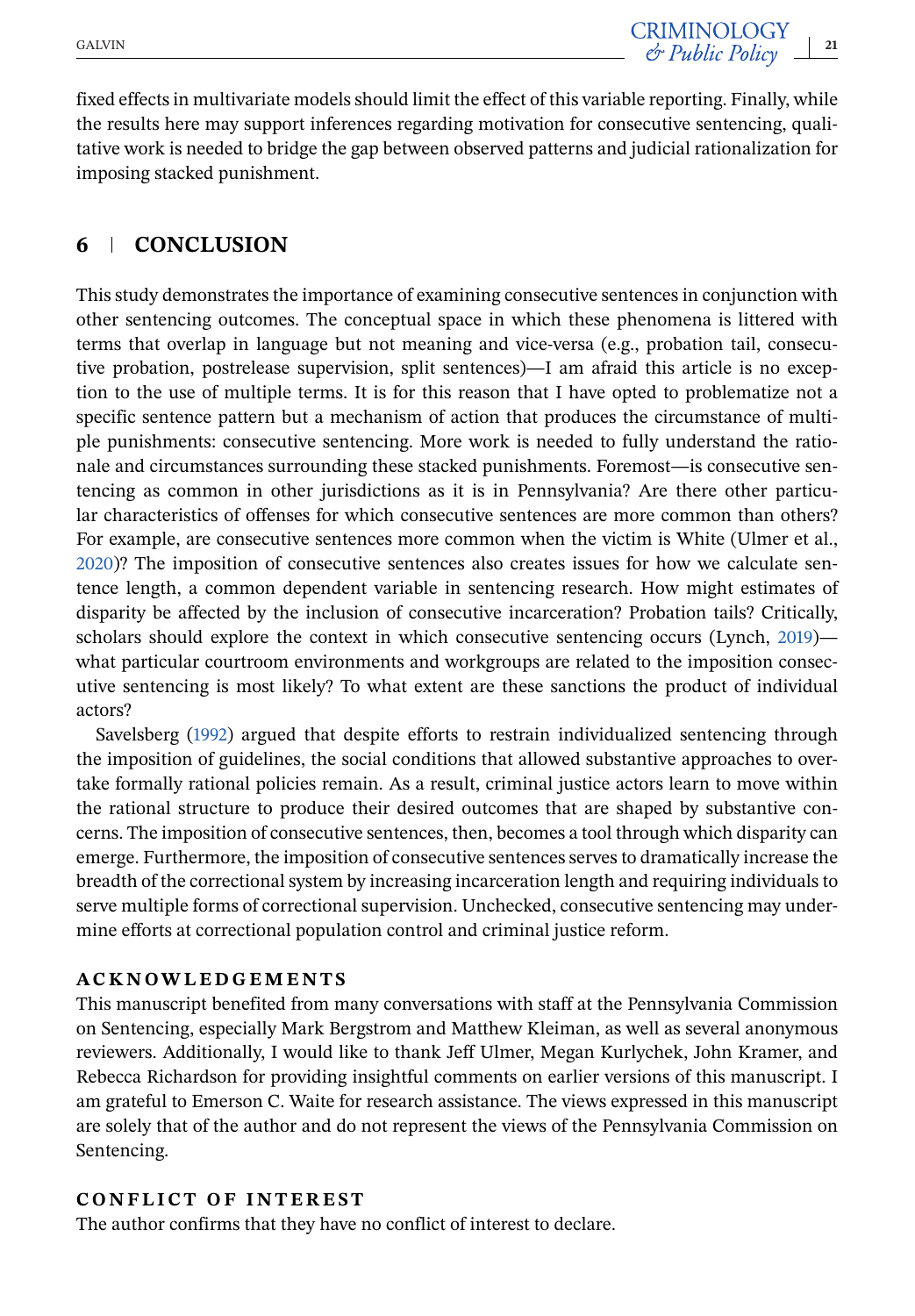#### <span id="page-21-0"></span>**ORCID**

#### *Miranda A. Galvin* D<https://orcid.org/0000-0002-2164-3385>

## **ENDNOTES**

- 1Consecutive probation ("probation tails") also includes probation imposed after primary sentences state incarceration (prison). As will be discussed, this is not necessarily reflective of a desire for reentry supervision—nearly 80% of individuals released from state prison in Pennsylvania are released conditionally on parole prior to their maximum sentence date (Kuba, [2020\)](#page-24-0). Consecutive probation sentences are required to be served even after successful parole completion, suggesting that they serve a distinct purpose in sentencing.
- $2$ On average, even consecutive sentences of probation following a primary sentence of jail in this sample do not follow the pattern of an incarceration "discount" in exchange for probation supervision associated with the term "split sentencing". As demonstrated in the Supporting Information (S2.A/B), on average, incarceration length is similar for those with and without probation tails, and, in some cases, longer. The only evidence of discounting (traditional "split sentences") occurs for very serious crimes that are rarely sentenced to jail as a primary sanction.
- <sup>3</sup>That said, there remain a number of differences between consecutive probation in state courts and Federal Supervised release. First, contemporary federal supervised release is often considered a replacement for parole, that is, ensuring successful reentry after a period of incarceration. In contrast, consecutive probation is often served *even after the completion of parole*, meaning that their imposition is less likely to be motivated by reentry concerns. Second, consecutive probation and federal supervised release differ in their frequency of imposition. Federal supervised release is imposed broadly, meaning that while the decision is discretionary there is little variation across individuals. In contrast, the imposition consecutive probation is far from uniform, and likely varies by county. Relatedly, the two differ in their relative dominance of probation agency caseload, and therefore, their receipt of targeted programming. Probation tails are almost exclusively serviced by county probation agencies. Unlike the overwhelming share of federal supervised release, these individuals make up a small share of overall probation caseloads and may not receive dedicated reentry programming

<sup>4</sup> 204 Pa. Code §303.5

- <sup>5</sup> "Multiple counts of conviction" is occasionally included as binary control variable in the federal data (Johnson et al., [2008;](#page-24-0) Steffensmeier and Demuth, [2001\)](#page-26-0) or, more rarely, the number of counts (Galvin, [2020;](#page-24-0) Kautt, [2002\)](#page-24-0). However, many studies do not include any such control (e.g., Engen et al., [2003;](#page-23-0) Mustard, [2001\)](#page-25-0). Further, this does not explicitly account for consecutive sentencing and likely produces underestimates due to the averaging of consecutive and concurrent sentence lengths.
- $6$ Split sentences in Washington are currently limited to specific subsets of individuals—that is, with substanceinvolvement or with dependent children (State of Washington Caseload Forecast Council, [2020,](#page-26-0) pp. 215–222). In general, Washington has moved away from the imposition of community supervision for felonies (State of Washington Caseload Forecast Council, [2020,](#page-26-0) p. 27).
- $7$ Current Michigan guidelines do not specify a split sentence option other than one incorporating a rehabilitative program, known as probation with special alternative incarceration. See Michigan Judicial Institute [\(2021\)](#page-25-0).
- <sup>8</sup>Even within jurisdiction, a "split sentence" might reflect multiple outcomes. For example, "split sentence" describes both probation after incarceration, incarceration after probation, and a term of probation split into active supervision and administrative supervision in Florida (FL §948.012). Although Lehmann and Gomez [\(2021,](#page-24-0) p. 353) report that most instances of split sentences involve postincarceration probation, it is not clear whether all incarceration components are to prison versus jail.
- <sup>9</sup> 18.9 years versus 8.9 years (concurrent) and 6.8 years (all cases) (Bureau of Justice Statistics, [1985,](#page-23-0) p. 8).
- <sup>10</sup> 38 months versus 7 months (Bureau of Justice Statistics, [1985,](#page-23-0) p. 2)
- <sup>11</sup>That is to say, the decision to impose a consecutive versus concurrent sentence applies to any imposition of multiple offenses, regardless of whether those sentences are distributed over multiple offenses or applied to a single offense.
- <sup>12</sup> However, some jurisdictions specify instances in which punishments *must* be consecutive. In Pennsylvania, this includes third degree murder of a victim under the age of 13 (42 Pa. Code §9711.1 or assault on a guard by an individual in correctional custody (18 Pa. Code §2703[b]). Similar rules are in place in Maryland (2 Md. Correctional Services Code §§ 9–201, 9–202), Washington (9 Revised Code of Wa. §9.94A.589), and Minnesota (§609.15(1)(c)). Generally, these offenses are rare and do not reflect the bulk of consecutive sentencing. Further, analyses of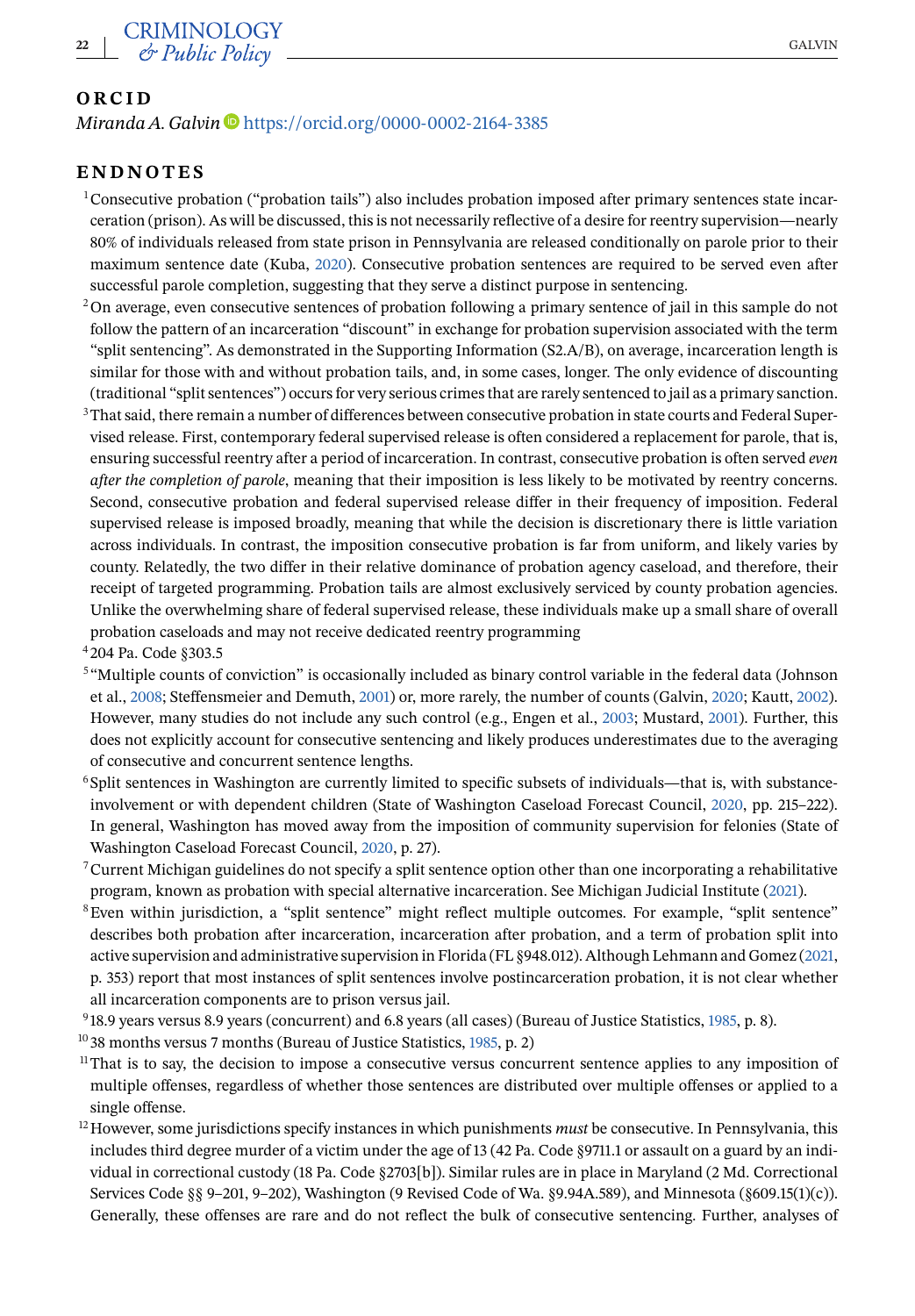<span id="page-22-0"></span>affected cases in Pennsylvania show that these cases to experience varied treatment rather than the uniformity suggested by legal mandates (available upon request).

<sup>13</sup> Washington (9 Revised Code of Wa. §9.94A.589) and Minnesota ( $\S 609.15(1)(a)$ )

- <sup>14</sup> "The Model Penal Code (MPC) recommends that sentencing commissions develop guidelines that (1) shall include a general presumption in favor of concurrent sentences" (§6B.08(2)). The MPC also proposes that total sentences should be capped at twice the presumptive sentence for the most serious offense (§6B.08(7)), though sentences for multiple offenses should reflect the existence of lesser offenses (§6B.08(3)).
- $<sup>15</sup>I$  state that this is "further" preservation of substantive rationalities given Savelsberg's (1992) astute observation</sup> that the inclusion of justice actors in the formulation of sentencing guidelines resulted in the consideration of defendants' prior record in addition to offense criteria in most guidelines systems. This was itself a means of embedding substantive concerns in a purportedly formally rational policy. The inclusion of juvenile adjudications in Pennsylania's prior record score was the result of substantive concerns (culpability) raised by the judiciary and (Kramer and Ulmer, [2009\)](#page-24-0)

<sup>16</sup>Only four of the counts was sentenced to be served consecutively, with the remaining to beserved concurrently.

- $17$ The decline of rehabilitation was made possible by a number of political and social shifts too numerous to treat with diligence here. See Garland [\(2001\)](#page-24-0) for a thorough discussion.
- <sup>18</sup>This parallels the argument made by Kohler-Hausmann [\(2018\)](#page-24-0) in her description of misdemeanor case processing. She describes the ways in which courts "mark" defendants as having contact with the justice system (e.g., noncriminal or criminal conviction, or adjournment in contemplation of dismissal [ACD]); while often temporary in misdemeanor cases, these marks nevertheless produce consequences for affected individuals both inside and outside the justice system. She also describes how defendants are punished through procedural hassles, during which their behavior is evaluated by agents of the justice system to determine whether the individual warrants further control.
- $19$ These analyses should be considered exploratory as consecutive sentences have not been studied in any significant capacity. Further, consecutive punishments vary in form and may be justified by overlapping or contradictory penological values. Mixed-methods work to develop theoretical explanations of consecutive sentencing is ongoing.
- $20$ Under the sentencing guidelines in effect during the study time period, Pennsylvania categorized intermediate punishment programs as either "State Intermediate Punishment" (SIP) or "County Intermediate Punishment" (CIP). The SIP program in operation during this time included a combination of incarceration, substance use treatment in a therapeutic community while incarcerated, coupled with a transition period into treatment in the community. CIP, in contrast, encompasses a variety of programs, only some of which are rehabilitative in nature; all of these programs occurred in the community. However, as part of the second round of Justice Reinvestment in Pennsylvania, these programs have been incorporated into other sentences. See (Commonwealth Foundation, [2019\)](#page-23-0).
- $21$ The web platform used to report sentencing data to PCS, SGSWeb, experienced a technical glitch for a period of time in 2016–2017, resulting in an inability to identify whether sanctions were consecutive or concurrent for a small portion (less than 0.5%) of cases sentenced between 2015 and 2019. These cases are excluded from all analyses reported here.
- $22$ While a comprehensive treatment of prior record score determination would detract from the purpose of this study, broadly: individuals' prior record score category is determined based on an additive process (sum of [offense point value  $\times$  number of convictions]). However, for the upper most categories (RFEL and REVOC), scoring is based on a more limited set of (serious) offenses and—in the case of REVOC—the seriousness of the *current* offense of conviction. As a result, individuals who have a high number of additive points but do not necessarily meet the necessary current offense criteria (i.e., serious prior involvement) are placed in category 5, which requires no specific conditions for placement.
- $^{23}$ I limit the analysis here to incarceration (prison and jail sentences) because, as will be demonstrated, stacked sentences are more common and most consequential for this group of defendants.
- <sup>24</sup> Offenses receiving both a probation tail and appended sentence (N = 2385 of 60,076) are coded as receiving an appended sentence.
- <sup>25</sup>Nine offenders were sentenced to consecutive terms of intermediate punishment programs; four of these defendants also were sentenced consecutive terms of incarceration.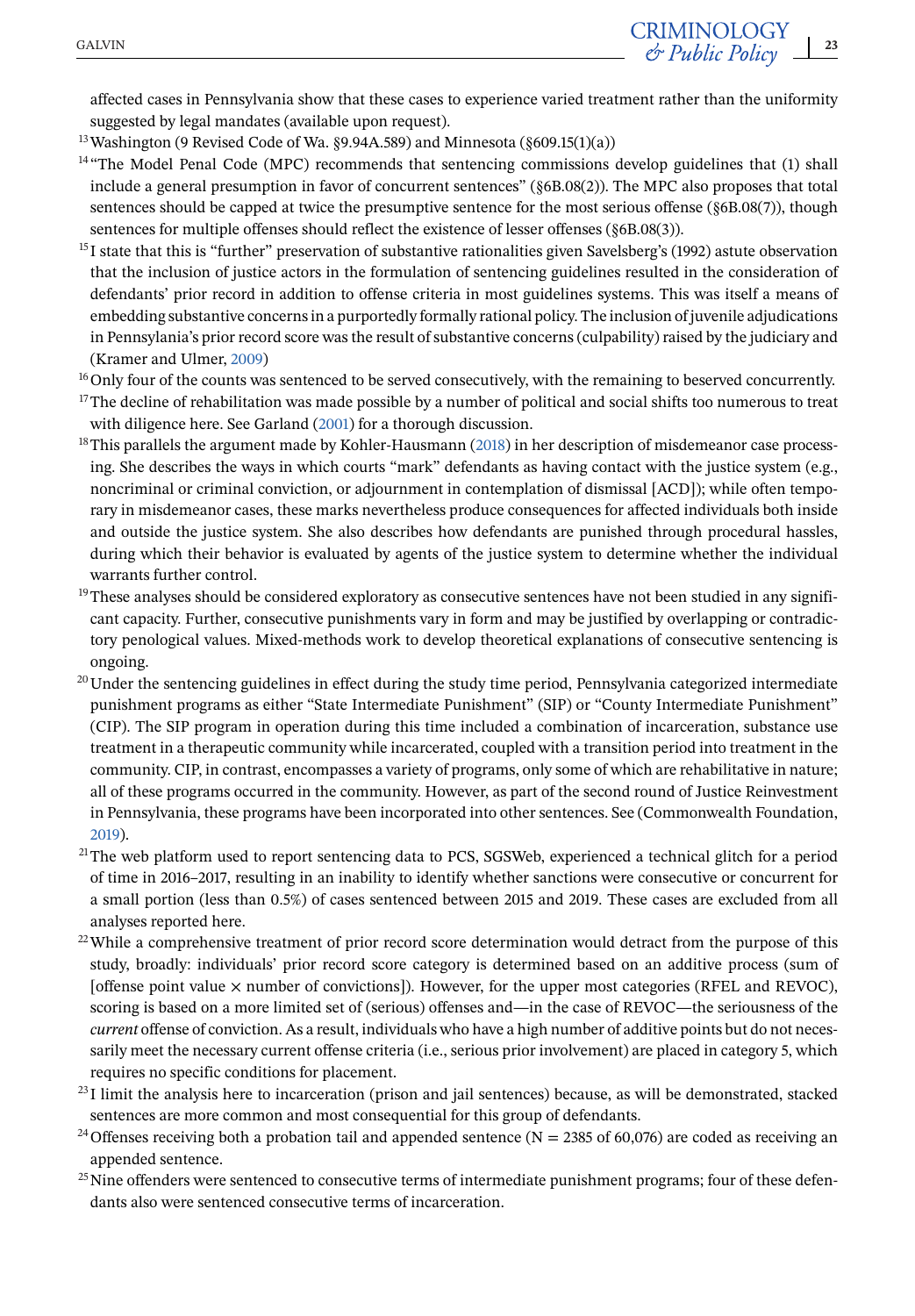- <span id="page-23-0"></span><sup>26</sup>Note that while individuals sentenced to State Intermediate Punishment are also incarcerated for a portion of their sentence, the nature of the programming they receive in the community as well as the universal use of probation tails warrants exclusion in these analyses.
- <sup>27</sup>The *x* coordinate of a vertex of a parabola is given as  $x = -b/2a$  where a *b* is the linear coefficient in an equation and *a* is the quadratic coefficient. In this case, *b* is equal to 0.80 and *a* is equal to −0.05.
- $28$ Note that in Pennsylvania, felonies are defined differently than in other jurisdictions; the distinction between felonies and misdemeanors is made at *five* years of incarceration, rather than one. In these models then, felonies may be an additional measure of offense seriousness.
- $29$ Note again, however, that on average individuals do not receive discounts in incarceration when receiving a probation tail. See S2A/B in the Supporting Information.
- <sup>30</sup>While judges likely also express genuine concern for the community, risk is already controlled through the prior record score variables in the model. Further, individuals convicted of violent crimes are generally no more likely to recidivate than property or drug offenders, and may even be less likely (Alper et al., 2018); consequently, a true assessment of risk would result in a *decreased* likelihood of receiving a probation tail for these defendants.

#### **REFERENCES**

- Alper, M., Durose, M. R., Statisticians, B., Markman, J., & Statistician, B. (2018). 2018 update on prisoner recidivism: A 9-year follow-up period (2005–2014). [https://bjs.ojp.gov/library/publications/2018-update-prisoner](https://bjs.ojp.gov/library/publications/2018-update-prisoner-recidivism-9-year-follow-period-2005-2014#:%7E:text=An%20estimated%2068%25%20of%20released,within%20the%20first%203%20years)recidivism-9-year-follow-period-2005-2014#:<sup>∼</sup>[:text=An%20estimated%2068%25%20of%20released,within%](https://bjs.ojp.gov/library/publications/2018-update-prisoner-recidivism-9-year-follow-period-2005-2014#:%7E:text=An%20estimated%2068%25%20of%20released,within%20the%20first%203%20years) [20the%20first%203%20years](https://bjs.ojp.gov/library/publications/2018-update-prisoner-recidivism-9-year-follow-period-2005-2014#:%7E:text=An%20estimated%2068%25%20of%20released,within%20the%20first%203%20years)
- Alper, M., & Ruhland, E. (2016). *Probation* Revocation and its causes: Profiles of state and local jurisdictions. [https://robinainstitute.umn.edu/publications/probation-revocation-and-its-causes-profiles-state-and-local](https://robinainstitute.umn.edu/publications/probation-revocation-and-its-causes-profiles-state-and-local-jurisdictions-hennepin)[jurisdictions-hennepin](https://robinainstitute.umn.edu/publications/probation-revocation-and-its-causes-profiles-state-and-local-jurisdictions-hennepin)
- Baumer, E. P. (2013). Reassessing and redirecting research on race and sentencing.*Justice Quarterly*, *30*(2), 231–261. <https://doi.org/10.1080/07418825.2012.682602>
- Britt, C. L. (2000). Social context and racial disparities in punishment decisions. *Justice Quarterly*, *17*(4), 707–732. <https://doi.org/10.1080/07418820000094731>
- Bureau of Justice Statistics. (1985). Felony sentencing in 18 local jurisdictions. [https://bjs.ojp.gov/library/](https://bjs.ojp.gov/library/publications/felony-sentencing-18-local-jurisdictions-0) [publications/felony-sentencing-18-local-jurisdictions-0](https://bjs.ojp.gov/library/publications/felony-sentencing-18-local-jurisdictions-0)
- Bushway, S. D., & Piehl, A. M. (2001). Judging judicial discretion: Legal factors and racial discrimination in sentencing. *Law & Society Review*, *35*(4), 733. <https://doi.org/10.2307/3185415>
- Bushway, S. D., & Piehl, A. M. (2007). Social science research and the legal threat to presumptive sentencing guidelines. *Criminology & Public Policy*, *6*(3), 461–482. <https://doi.org/10.1111/J.1745-9133.2007.00447.X>
- Cirillo, V. A. (1986). Windows for discretion in the pennsylvania sentencing guidelines. *Villanova Law Review*, *31*, 1309–1349.
- Commonwealth Foundation. (2019). An overview of justice reinvestment initiative II. [https://www.](https://www.commonwealthfoundation.org/research/an-overview-of-justice-reinvestment-initiative-ii/) [commonwealthfoundation.org/research/an-overview-of-justice-reinvestment-initiative-ii/](https://www.commonwealthfoundation.org/research/an-overview-of-justice-reinvestment-initiative-ii/)
- Decker, S. H., Ortiz, N., Spohn, C., & Hedberg, E. (2015). Criminal stigma, race, and ethnicity: The consequences of imprisonment for employment. *Journal of Criminal Justice*, *43*(2), 108–121. [https://doi.org/10.1016/j.jcrimjus.](https://doi.org/10.1016/j.jcrimjus.2015.02.002) [2015.02.002](https://doi.org/10.1016/j.jcrimjus.2015.02.002)
- Dobbie, W., Goldin, J., Yang, C. S., Harvard, Y., Agan, A., Cox, A., Farber, H., Goldsmith-Pinkham, P., Kaplow, L., Looney, A., Mas, A., Mogstad, M., Mueller-Smith, M., Murphy, E., Rehavi, M., Shavell, S., Stevenson, M., Sukhatme, N., Bunke, M., ... Wickett, A. (2018). The effects of pretrial detention on conviction, future crime, and employment: Evidence from randomly assigned judges. *American Economic Review*, *108*(2), 201–240. [https:](https://doi.org/10.1257/AER.20161503) [//doi.org/10.1257/AER.20161503](https://doi.org/10.1257/AER.20161503)
- Doherty, F. (2016). Obey all laws and be good: Probation and the meaning of recidivism). *Georgetown Law Journal*, *104*(2), 291–354.
- Duxbury, S. W. (2021). Who controls criminal law? Racial threat and the adoption of state sentencing law, 1975 to 2012. *American Sociological Review*, *86*(1), 123–153. <https://doi.org/10.1177/0003122420967647>
- Engen, R. L., Gainey, R. R., Crutchfield, R. D., & Weis, J. G. (2003). Discretion and disparity under sentencing guidelines: The role of departures and structured sentencing alternatives. *Criminology*, *41*(1), 99–130. [https://](https://doi.org/10.1111/j.1745-9125.2003.tb00983.x) [doi.org/10.1111/j.1745-9125.2003.tb00983.x](https://doi.org/10.1111/j.1745-9125.2003.tb00983.x)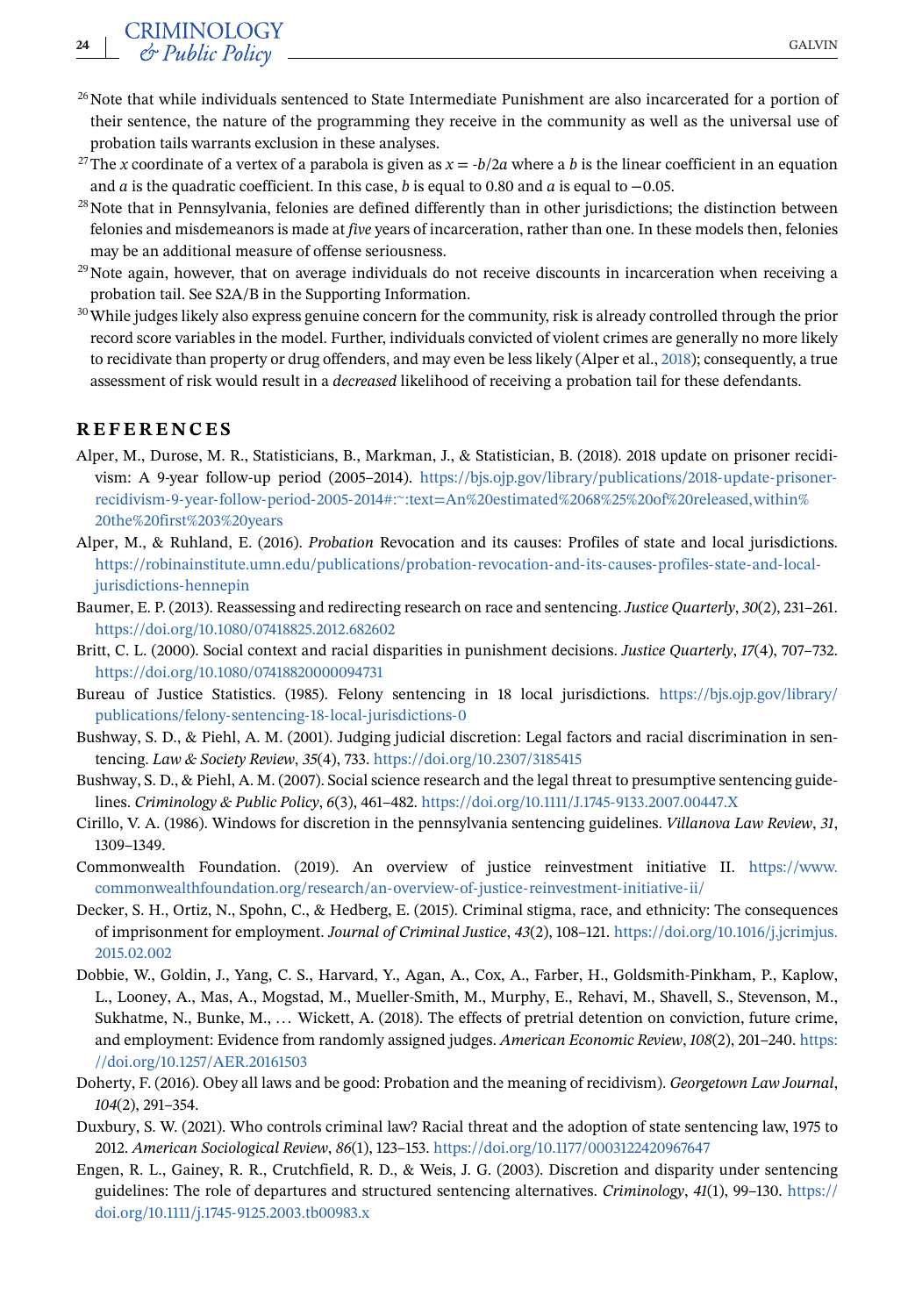- <span id="page-24-0"></span>Feeley, M. M., & Simon, J. (1992). The new penology: Notes on the emerging strategy of corrections and its implications. *Criminology*, *30*(4), 449–474. <https://doi.org/10.1111/j.1745-9125.1992.tb01112.x>
- Frase, R. S. (2015). The Treatment of Multiple Current Offenses. In R. S. Frase, J. V. Roberts, R. Hester, and K. L. Mitchell (Eds.), *Criminal History Enhancements Sourcebook* (pp. 91–96).
- Frase, R. S. (2017). Principles and procedures for sentencing of multiple current offenses. In J. Ryberg, J. V. Roberts, and J. de Keijser (Eds.), *Sentencing for multiple crimes* (pp. 189–201). Oxford University Press. [https://doi.org/10.](https://doi.org/10.1093/oso/9780190607609.003.0011) [1093/oso/9780190607609.003.0011](https://doi.org/10.1093/oso/9780190607609.003.0011)
- Frase, R. S. (2019). Forty years of american sentencing guidelines: What have we learned? *Crime and justice* (vol., 48(1), pp. 79–135). University of Chicago Press. <https://doi.org/10.1086/701503>
- Gainey, R. R., Steen, S., & Engen, R. L. (2005). Exercising options: An assessment of the use of alternative sanctions for drug offenders. *Justice Quarterly*, *22*(4), 488–520. <https://doi.org/10.1080/07418820500219219>
- Galvin, M. A. (2020). Substance or semantics? The consequences of definitional ambiguity for white-collar research.*Journal of Research in Crime and Delinquency*, *57*(3), 369–399. <https://doi.org/10.1177/0022427819888012>
- Garland, D. (2001). *The culture of control: Crime and social order in contemporary society*. University of Chicago Press.
- Gill, C. E. (2014). Intensive probation and parole. In G. Bruinsma & D. Weisburd (Eds.), *Encyclopedia of criminology and criminal justice* (pp. 2581–2592). Springer. [https://doi.org/10.1007/978-1-4614-5690-2\\_23](https://doi.org/10.1007/978-1-4614-5690-2_23)
- Giordano, P. C. (1983). Sanctioning the high-status deviant: An attributional analysis. *Social Psychology Quarterly*, *46*(4), 329. <https://doi.org/10.2307/3033721>
- Heaton, P., Mayson, S., & Stevenson, M. (2017). The downstream consequences of misdemeanor pretrial detention. *Stanford Law Review*, *69*, 711–794.
- Hebert, C. G. (1997). Sentencing outcomes of black, hispanic, and white males convicted under federal sentencing guidelines. *Criminal Justice Review*, *22*(2), 133–156. <https://doi.org/10.1177/073401689702200202>
- Hill, G. D., Harris, A. R., & Miller, J. L. (1985). The etiology of bias: Social heuristics and rational decision making in deviance processing. *Journal of Research in Crime and Delinquency*, *22*(2), 135–162. [https://doi.org/10.1177/](https://doi.org/10.1177/0022427885022002003) [0022427885022002003](https://doi.org/10.1177/0022427885022002003)
- Huber, G. A., & Gordon, S. C. (2004). Accountability and coercion: Is justice blind when it runs for office? *American Journal of Political Science*, *48*(2), 247–263. <https://doi.org/10.1111/j.0092-5853.2004.00068.x>
- Johnson, B. D. (2005). Contextual disparities in guidelines departures: Courtroom social contexts, guidelines compliance, and extralegal disparities in criminal sentencing. *Criminology*, *43*(3), 761–796. [https://doi.org/10.1111/j.](https://doi.org/10.1111/j.0011-1348.2005.00023.x) [0011-1348.2005.00023.x](https://doi.org/10.1111/j.0011-1348.2005.00023.x)
- Johnson, B. D. (2006). The multilevel context of criminal sentencing: Integrating judge- and county-level influences. *Criminology*, *44*(2), 259–298. <https://doi.org/10.1111/j.1745-9125.2006.00049.x>
- Johnson, B. D., Ulmer, J. T., & Kramer, J. H. (2008). The social context of guidelines circumvention: The case of federal district courts. *Criminology*, *46*(3), 737–783. <https://doi.org/10.1111/j.1745-9125.2008.00125.x>
- Kautt, P. M. (2002). Location, location, location: Interdistrict and intercircuit variation in sentencing outcomes for federal drug-trafficking offenses. *Justice Quarterly*, *19*(4), 633–671. <https://doi.org/10.1080/07418820200095381>
- Kimchi, A. (2019). Investigating the assignment of probation conditions: Heterogeneity and the role of race and ethnicity. *Journal of Quantitative Criminology*, *35*(4), 715–745. <https://doi.org/10.1007/s10940-018-9400-2>
- Kohler-Hausmann, I. (2018). *Misdemeanorland: Criminal courts and social control in an age of broken windows policing*. Princeton University Press.
- Kramer, J. H., & Ulmer, J. T. (1996). Sentencing disparity and departures from guidelines. *Justice Quarterly*, *13*, 81–106.
- Kramer, J. H., & Ulmer, J. T. (2009). *Sentencing guidelines: Lessons from Pennsylvania*. Lynne Rienner.
- Kuba, R. (2020). Annual statistical report, 2019. Harrisburg, PA: Pennsylvania Department of Corrections.
- Kurlychek, M. C., & Johnson, B. D. (2019). Cumulative disadvantage in the American criminal justice system. *Annual Review of Criminology*, *2*, 291–319. <https://doi.org/10.1146/annurev-criminol-011518-024815>
- Kutateladze, B. L., Andiloro, N. R., Johnson, B. D., & Spohn, C. (2014). Cumulative disadvantage: Examining racial and ethnic disparity in prosecution and sentencing. *Criminology*, *52*(3), 514–551. [https://doi.org/10.1111/1745-9125.](https://doi.org/10.1111/1745-9125.12047) [12047](https://doi.org/10.1111/1745-9125.12047)
- Lehmann, P. S., & Gomez, A. I. (2021). Split sentencing in Florida: Race/ethnicity, gender, age, and the mitigation of prison sentence length. *American Journal of Criminal Justice*, *46*(2), 345–376. [https://doi.org/10.1007/s12103-](https://doi.org/10.1007/s12103-020-09550-4) [020-09550-4](https://doi.org/10.1007/s12103-020-09550-4)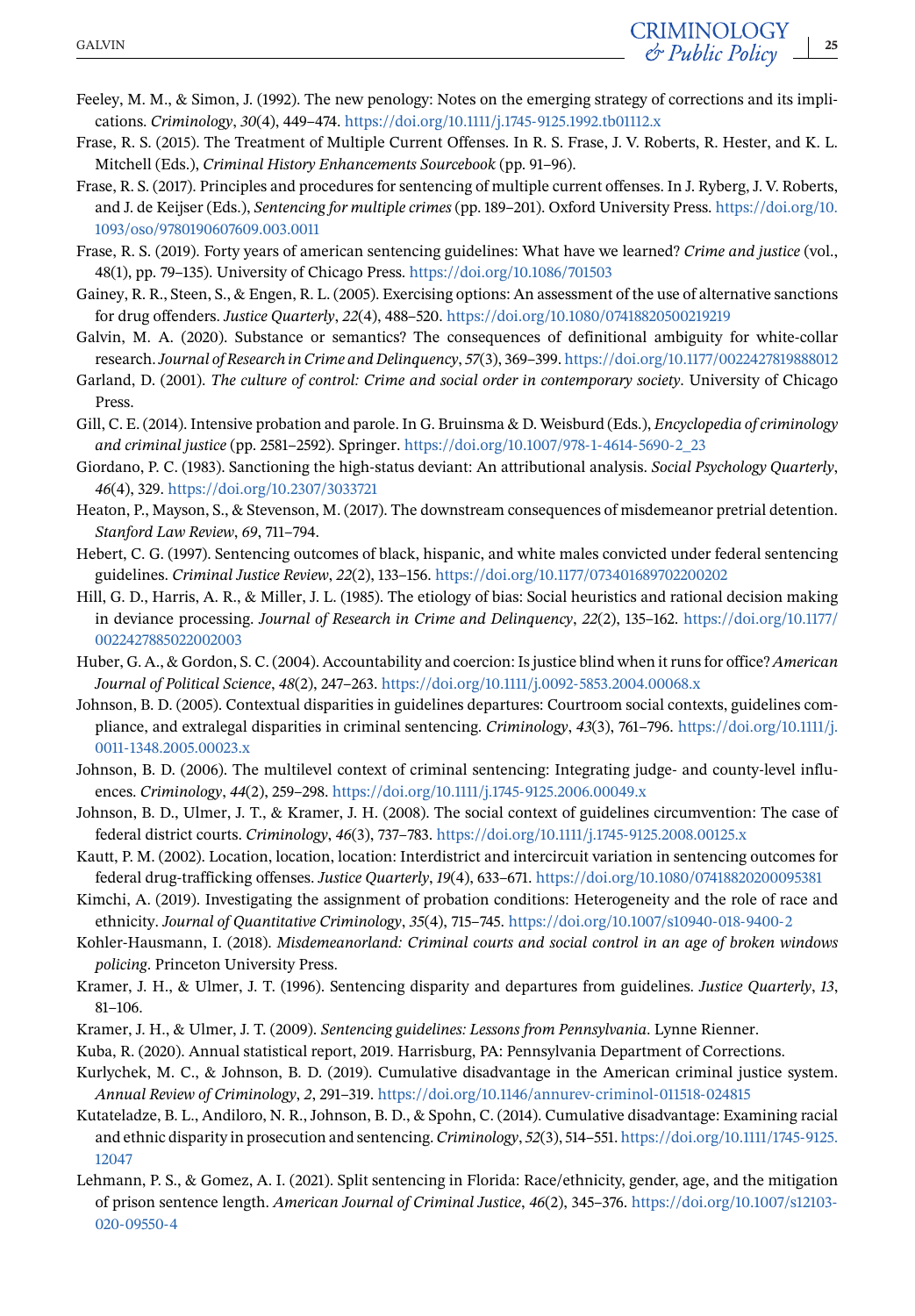- <span id="page-25-0"></span>Lynch, M. (2016). *Hard bargains: The coercive power of drug laws in federal courts*. Russell Sage Foundation.
- Lynch, M. (2019). Focally concerned about focal concerns: A conceptual and methodological critique of sentencing disparities research. *Justice Quarterly*, *36*(7), 1148–1175. <https://doi.org/10.1080/07418825.2019.1686163>
- Martinez, B. P., Petersen, N., & Omori, M. (2020). Time, money, and punishment: institutional racial-ethnic inequalities in pretrial detention and case outcomes. *Crime & Delinquency*, *66*(6–7), 837–863. [https://doi.org/](https://doi.org/10.1177/0011128719881600) [10.1177/0011128719881600](https://doi.org/10.1177/0011128719881600)
- Menefee, M. R., Harding, D. J., Nguyen, A. P., Morenoff, J. D., & Bushway, S. D. (2021). The effect of split sentences on employment and future criminal justice involvement: Evidence from a natural experiment. *Social Forces*, soab132. <https://doi.org/10.1093/SF/SOAB132>
- Metcalfe, C., & Chiricos, T. (2018). Race, plea, and charge reduction: An assessment of racial disparities in the plea process. *Justice Quarterly*, *35*(2), 223–253. <https://doi.org/10.1080/07418825.2017.1304564>
- Michigan Judicial Institute. (2021). *State of michigan sentencing guidelines manual*. Michigan Judicial Institute.
- Miller, J., & Maloney, C. (2013). Practitioner compliance with risk/needs assessment tools. *Criminal Justice and Behavior*, *40*(7), 716–736. <https://doi.org/10.1177/0093854812468883>
- Moore, N. T., May, D. C., & Wood, P. B. (2008). Offenders, judges, and officers rate the relative severity of alternative sanctions compared to prison. *Journal of Offender Rehabilitation*, *46*(3–4), 49–70. [https://doi.org/10.1080/](https://doi.org/10.1080/10509670802143276) [10509670802143276](https://doi.org/10.1080/10509670802143276)
- Murakawa, N., & Beckett, K. (2010). The penology of racial innocence: The erasure of racism in the study and practice of punishment. *Law & Society Review*, *44*(3–4), 695–730. <https://doi.org/10.1111/J.1540-5893.2010.00420.X>
- Mustard, D. B. (2001). Racial, ethnic, and gender disparities in sentencing: Evidence from the U.S. Federal courts. *Journal of Law and Economics*, *44*(1), 285–314. <https://doi.org/10.1086/320276>
- Oleson, J. C., VanBenschoten, S., Robinson, C., Lowenkamp, C. T., & Holsinger, A. M. (2012). Actuarial and clinical assessment of criminogenic needs: Identifying supervision priorities among federal probation officers. *Journal of Crime and Justice*, *35*(2), 239–248. <https://doi.org/10.1080/0735648X.2012.674819>
- Omori, M., & Petersen, N. (2020). Institutionalizing inequality in the courts: Decomposing racial and ethnic disparities in detention, conviction, and sentencing. *Criminology*, *58*(4), 678–713. <https://doi.org/10.1111/1745-9125.12257>
- Pager, D. (2003). The mark of a criminal record. *American Journal of Sociology*, *108*(5), 937–975. [https://doi.org/10.](https://doi.org/10.1086/374403) [1086/374403](https://doi.org/10.1086/374403)
- Patterson, E. J. (2013). The dose-response of time served in prison on mortality: New York State, 1989-2003.*American Journal of Public Health*, *103*(3), 523–528. <https://doi.org/10.2105/AJPH.2012.301148>
- Pierson, P. (2000). Increasing returns, path dependence, and the study of politics. *American Political Science Review*, *94*(2), 251–67. <https://doi.org/10.2307/2586011>
- Phelps, M. S. (2013). The paradox of probation: Community supervision in the age of mass incarceration. *Law & Society*, *35*(1–2), 51–80.
- Phelps, M. S. (2020). Mass probation from micro to macro: Tracing the expansion and consequences of community supervision. *Annual Review of Criminology*, *3*(1), 261–279. [https://doi.org/10.1146/annurev-criminol-011419-](https://doi.org/10.1146/annurev-criminol-011419-041352) [041352](https://doi.org/10.1146/annurev-criminol-011419-041352)
- Porter, L. C., & DeMarco, L. M. (2019). Beyond the dichotomy: Incarceration dosage and mental health. *Criminology*, *57*(1), 136–156. <https://doi.org/10.1111/1745-9125.12199>
- Porter, L. C., Kozlowski-Serra, M., & Lee, H. (2021). Proliferation or adaptation? Differences across race and sex in the relationship between time served in prison and mental health symptoms. *Social Science and Medicine*, *276*, 113815. <https://doi.org/10.1016/j.socscimed.2021.113815>
- Ramakers, A., Apel, R., Nieuwbeerta, P., Dirkzwager, A., & van Wilsem, J. (2014). Imprisonment length and postprison employment prospects. *Criminology*, *52*(3), 399–427. <https://doi.org/10.1111/1745-9125.12042>
- Reedt, L., Semisch, C., & Blackwell, K. (2013). Effective use of federal sentencing data. United States Sentencing Commission. [https://www.ussc.gov/sites/default/files/pdf/research-and-publications/datafiles/20131122-ACS-](https://www.ussc.gov/sites/default/files/pdf/research-and-publications/datafiles/20131122-ACS-Presentation.pdf)[Presentation.pdf](https://www.ussc.gov/sites/default/files/pdf/research-and-publications/datafiles/20131122-ACS-Presentation.pdf)
- Rhodes, W., Gaes, G. G., Kling, R., & Cutler, C. (2018). Relationship between prison length of stay and recidivism: A study using regression discontinuity and instrumental variables with multiple break points. *Criminology and Public Policy*, *17*(3), 731–769. <https://doi.org/10.1111/1745-9133.12382>
- Rossi, P. H., Waite, E., Bose, C. E., & Berk, R. E. (1974). The seriousness of crimes: Normative structure and individual differences. *American Sociological Review*, *39*(2), 224. <https://doi.org/10.2307/2094234>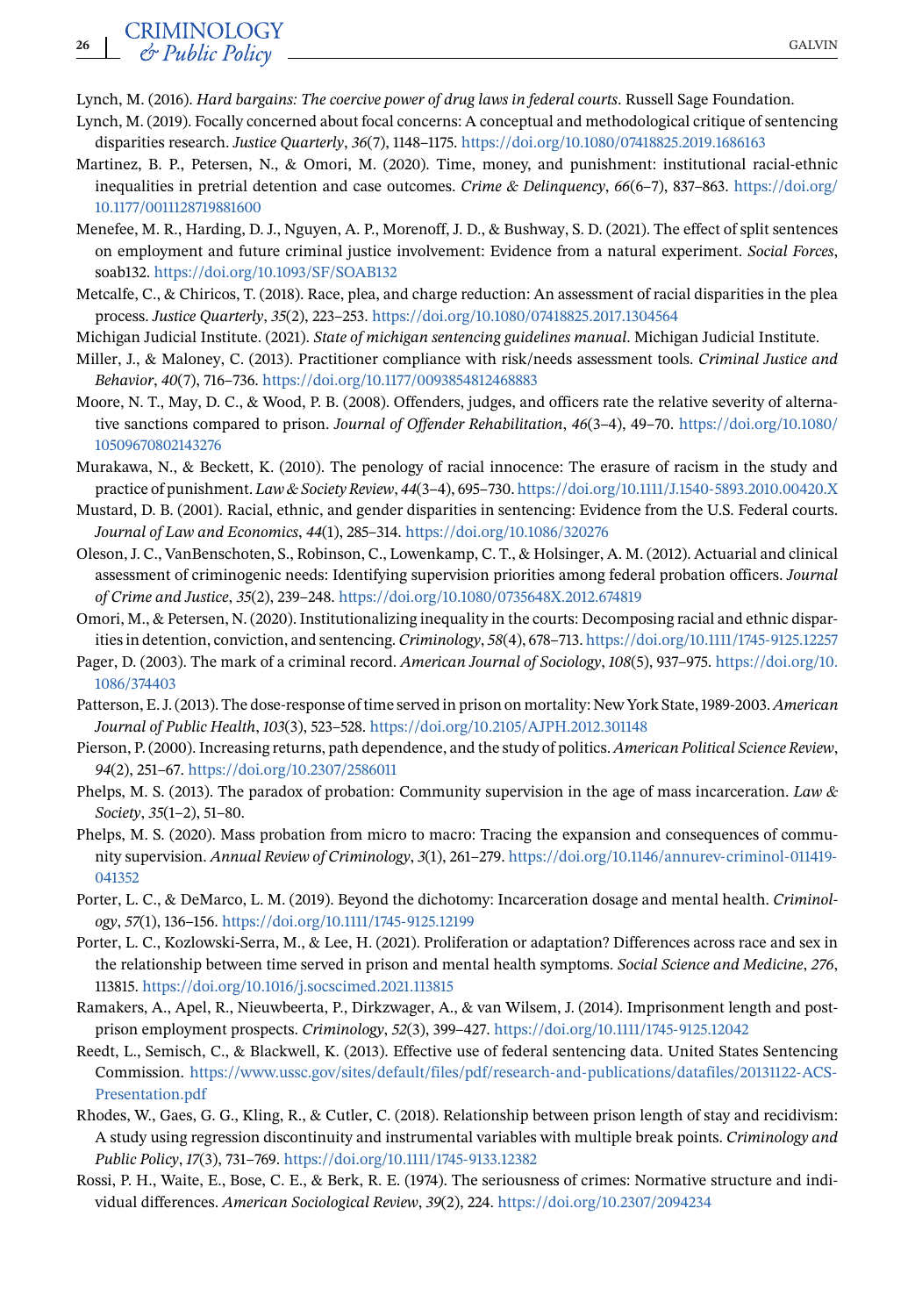- <span id="page-26-0"></span>Savelsberg, J. J. (1992). Law that does not fit society: Sentencing guidelines as a neoclassical reaction to the dilemmas of substantivized law. *American Journal of Sociology*, *97*(5), 1346–1381. <https://doi.org/10.1086/229904>
- Schlesinger, T. (2007). The cumulative effects of racial disparities in criminal processing. *Journal of the Institute of Justice and International Studies*, 7.261–278.
- Schlesinger, T. (2011). The failure of race neutral policies: How mandatory terms and sentencing enhancements contribute to mass racialized incarceration. *Crime & Delinquency*, *57*(1), 56–81. [https://doi.org/10.1177/](https://doi.org/10.1177/0011128708323629) [0011128708323629](https://doi.org/10.1177/0011128708323629)
- Scott-Hayward, C. S. (2013). Shadow sentencing: The imposition of federal supervised release. *Berkeley Journal of Criminal Law*, *18*, 180–230.
- Semisch, C. (2015). Alternative sentencing in the federal criminal justice system. Government Printing Office.
- Silbert, R. S. (2012). Thinking critically about realignment in California. [https://www.law.berkeley.edu/files/bccj/](https://www.law.berkeley.edu/files/bccj/Thinking_Critically_3-14-2012.pdf) [Thinking\\_Critically\\_3-14-2012.pdf](https://www.law.berkeley.edu/files/bccj/Thinking_Critically_3-14-2012.pdf)
- State of Washington Caseload Forecast Council. (2020). *2020Washington State Adult Sentencing Guidelines Manual*.
- Steffensmeier, D., & Demuth, S. (2001). Ethnicity and judge's sentencing decisions: Hispanic-Black-White comparisons. *Criminology*, *39*(1), 145–178. <https://doi.org/10.1111/j.1745-9125.2001.tb00919.x>
- Steffensmeier, D., Kramer, J., & Cathy, S. (1993). Gender and imprisonment decisions. *Criminology*, *31*(3), 411–446. <https://doi.org/10.1111/j.1745-9125.1993.tb01136.x>
- Steffensmeier, D., Ulmer, J. T., & Kramer, J. (1998). The interaction of race, gender, and age in criminal sentencing: The punishment cost of being young, black, and male. *Criminology*, *36*(4), 763–798. [https://doi.org/10.1111/j.1745-](https://doi.org/10.1111/j.1745-9125.1998.tb01265.x) [9125.1998.tb01265.x](https://doi.org/10.1111/j.1745-9125.1998.tb01265.x)
- Stevenson, M. T. (2018). Distortion of justice: How the inability to pay bail affects case outcomes. *The Journal of Law, Economics, and Organization*, *34*(4), 511–542. <https://doi.org/10.1093/JLEO/EWY019>
- Stylianou, S. (2003). Measuring crime seriousness perceptions: What have we learned and what else do we want to know. *Journal of Criminal Justice*, *31*(1), 37–56. [https://doi.org/10.1016/S0047-2352\(02\)00198-8](https://doi.org/10.1016/S0047-2352(02)00198-8)
- Talarico, S. M., & Myers, M. A. (1987). Split sentencing in Georgia: A test of two empirical assumptions. *Justice Quarterly*, *4*(4), 611–630. <https://doi.org/10.1080/07418828700089551>
- The Pew Charitable Trusts. (2018). Probation and parole systems marked by high stakes, missed opportunities. [https://www.pewtrusts.org/en/research-and-analysis/issue-briefs/2018/09/probation-and-parole-systems](https://www.pewtrusts.org/en/research-and-analysis/issue-briefs/2018/09/probation-and-parole-systems-marked-by-high-stakes-missed-opportunities)[marked-by-high-stakes-missed-opportunities](https://www.pewtrusts.org/en/research-and-analysis/issue-briefs/2018/09/probation-and-parole-systems-marked-by-high-stakes-missed-opportunities)
- Thompson, C., & Loper, A. B. (2005). Adjustment patterns in incarcerated women: An analysis of differences based on sentence length. *Criminal Justice and Behavior*, *32*(6), 714–732. <https://doi.org/10.1177/0093854805279949>
- Title 234 Rules of Criminal Procedure. (1996). Pennsylvania Bulletin, *26*(47), 5694–5698.
- Ulmer, J. T. (2012). Recent developments and new directions in sentencing research. *Justice Quarterly*, *29*(1), 1–40. <https://doi.org/10.1080/07418825.2011.624115>
- Ulmer, J. T. (2019). Criminal courts as inhabited institutions: Making sense of difference and similarity in sentencing. *Crime and Justice*, *48*(1), 483–522. <https://doi.org/10.1086/701504>
- Ulmer, J. T., & Johnson, B. D. (2004). Sentencing in context: A multilevel analysis. *Criminology*, *42*(1), 137–178. <https://doi.org/10.1111/j.1745-9125.2004.tb00516.x>
- Ulmer, J. T., & Johnson, B. D. (2017). Organizational conformity and punishment: Federal court communities and judge-initiated guidelines departures. *Journal of Criminal Law and Criminology*, *107*(2), 253–292.
- Ulmer, J. T., Kramer, J. H., & Zajac, G. (2020). The race of defendants and victims in Pennsylvania death penalty decisions: 2000–2010. *Justice Quarterly*, *37*(5), 955–983. <https://doi.org/10.1080/07418825.2019.1679865>
- Ulmer, J. T., Kurlychek, M. C., & Kramer, J. H. (2007). Prosecutorial discretion and the imposition of mandatory minimum sentences. *Journal of Research in Crime and Delinquency*, *44*(4), 427–458. [https://doi.org/10.1177/](https://doi.org/10.1177/0022427807305853) [0022427807305853](https://doi.org/10.1177/0022427807305853)
- Ulmer, J. T., Painter-Davis, N., & Tinik, L. (2016). Disproportional imprisonment of black and hispanic males: Sentencing discretion, processing outcomes, and policy structures. *Justice Quarterly*, *33*(4), 642–681. [https://doi.](https://doi.org/10.1080/07418825.2014.958186) [org/10.1080/07418825.2014.958186](https://doi.org/10.1080/07418825.2014.958186)
- Verma, A. (2015). The law-before: Legacies and gaps in penal reform. *Law & Society Review*, *49*(4), 847–882. [https:](https://doi.org/10.1111/lasr.12163) [//doi.org/10.1111/lasr.12163](https://doi.org/10.1111/lasr.12163)
- Ward, P. R. (October 12, 2012). Sandusky sentence amounts to life term. Pittsburgh Post-Gazette.